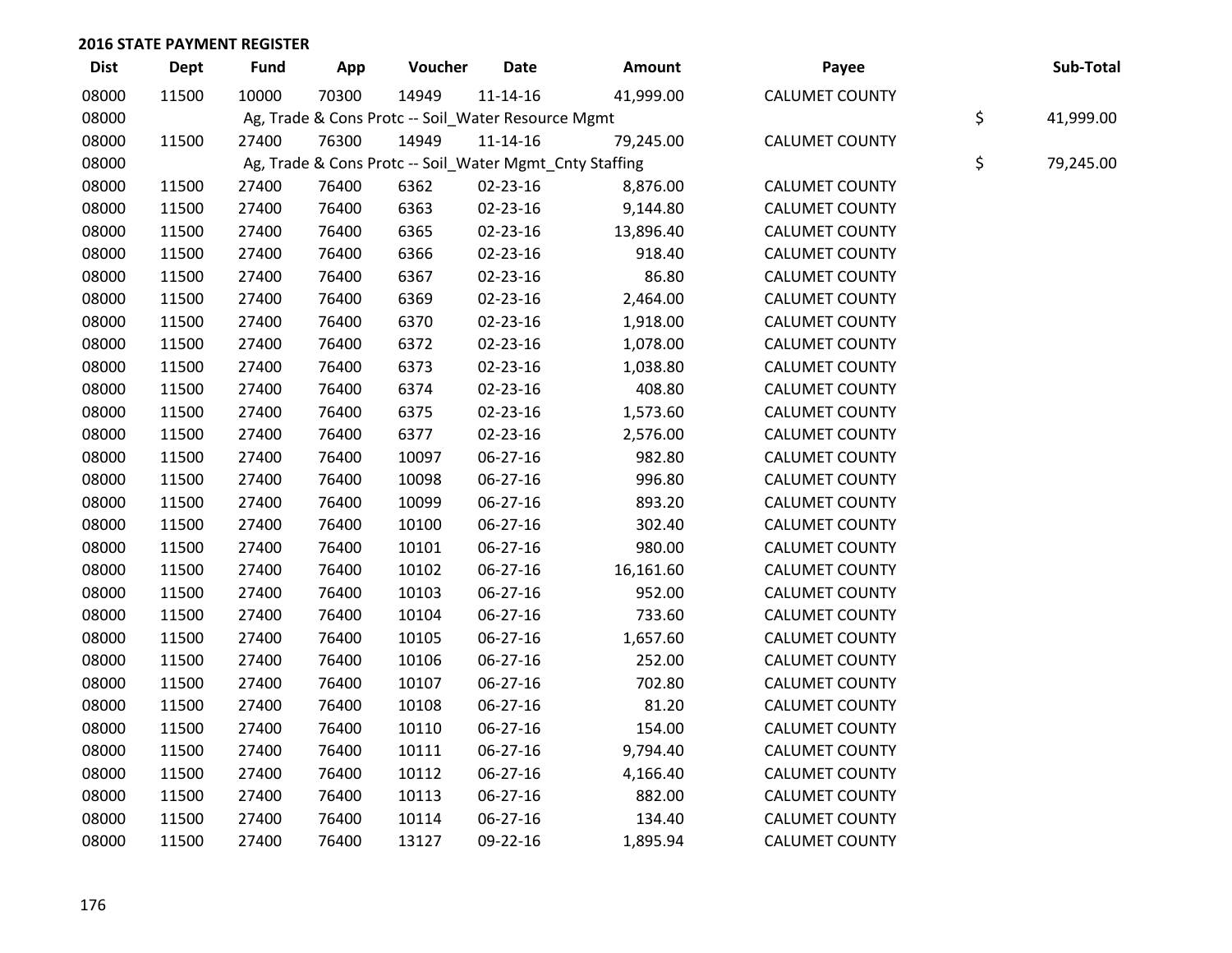| <b>Dist</b> | <b>Dept</b> | <b>Fund</b> | App          | Voucher                                              | Date           | <b>Amount</b> | Payee                 | Sub-Total        |
|-------------|-------------|-------------|--------------|------------------------------------------------------|----------------|---------------|-----------------------|------------------|
| 08000       |             |             |              | Ag, Trade & Cons Protc -- Soil_Water Mgmt Aids       |                |               |                       | \$<br>85,702.74  |
| 08000       | 11500       | 36300       | <b>WE100</b> | 4595                                                 | $01 - 11 - 16$ | 6,066.14      | <b>CALUMET COUNTY</b> |                  |
| 08000       | 11500       | 36300       | <b>WE100</b> | 5291                                                 | $01-29-16$     | 32,055.03     | <b>CALUMET COUNTY</b> |                  |
| 08000       | 11500       | 36300       | <b>WE100</b> | 11809                                                | 08-15-16       | 356.47        | <b>CALUMET COUNTY</b> |                  |
| 08000       | 11500       | 36300       | <b>WE100</b> | 13287                                                | 09-27-16       | 13,125.00     | <b>CALUMET COUNTY</b> |                  |
| 08000       | 11500       | 36300       | <b>WE100</b> | 16253                                                | 12-14-16       | 5,600.00      | <b>CALUMET COUNTY</b> |                  |
| 08000       | 11500       | 36300       | <b>WE100</b> | 16254                                                | 12-14-16       | 2,602.95      | <b>CALUMET COUNTY</b> |                  |
| 08000       |             |             |              | Ag, Trade & Cons Protc -- AGRICULTURE-SOIL & WATER   |                |               |                       | \$<br>59,805.59  |
| 08000       | 16500       | 10000       | 23600        | 6556                                                 | 09-27-16       | 6,022.91      | <b>CALUMET COUNTY</b> |                  |
| 08000       | 16500       | 10000       | 23600        | 7153                                                 | 11-01-16       | 47,777.84     | <b>CALUMET COUNTY</b> |                  |
| 08000       | 16500       | 10000       | 23600        | 7599                                                 | 11-28-16       | 3,061.93      | <b>CALUMET COUNTY</b> |                  |
| 08000       |             |             |              | Safety & Prof Services -- POWTS Replacement Rehab    |                |               |                       | \$<br>56,862.68  |
| 08000       | 25500       | 10000       | 23100        | 33696                                                | 06-20-16       | 634,741.00    | <b>CALUMET COUNTY</b> |                  |
| 08000       |             |             |              | Public Instruction -- Aid to county children with di |                |               |                       | \$<br>634,741.00 |
| 08000       | 37000       | 21200       | 38100        | 37552                                                | 03-22-16       | 1,577.14      | <b>CALUMET COUNTY</b> |                  |
| 08000       |             |             |              | Natural Resources -- GPO -federal funds              |                |               |                       | \$<br>1,577.14   |
| 08000       | 37000       | 21200       | 54900        | 35105                                                | 03-07-16       | 825.00        | <b>CALUMET COUNTY</b> |                  |
| 08000       |             |             |              | Natural Resources -- Venison processing              |                |               |                       | \$<br>825.00     |
| 08000       | 37000       | 21200       | 55000        | 37552                                                | 03-22-16       | 5,464.80      | <b>CALUMET COUNTY</b> |                  |
| 08000       |             |             |              | Natural Resources -- Enf A - boating enforcement     |                |               |                       | \$<br>5,464.80   |
| 08000       | 37000       | 21200       | 55200        | 94341                                                | 09-28-16       | 5,063.89      | <b>CALUMET COUNTY</b> |                  |
| 08000       |             |             |              | Natural Resources -- Enf A - snow enforcement        |                |               |                       | \$<br>5,063.89   |
| 08000       | 37000       | 21200       | 57300        | 19589                                                | $01 - 11 - 16$ | 4,829.00      | <b>CALUMET COUNTY</b> |                  |
| 08000       |             |             |              | Natural Resources -- RA- rec boat & other projects   |                |               |                       | \$<br>4,829.00   |
| 08000       | 37000       | 21200       | 57400        | 94604                                                | 09-26-16       | 16,625.00     | <b>CALUMET COUNTY</b> |                  |
| 08000       | 37000       | 21200       | 57400        | 95096                                                | 09-28-16       | 500.00        | <b>CALUMET COUNTY</b> |                  |
| 08000       |             |             |              | Natural Resources -- RA- cnty snow trail & area aid  |                |               |                       | \$<br>17,125.00  |
| 08000       | 37000       | 21200       | 57500        | 95096                                                | 09-28-16       | 16,375.00     | <b>CALUMET COUNTY</b> |                  |
| 08000       |             |             |              | Natural Resources -- RA- snowmobile trail areas      |                |               |                       | \$<br>16,375.00  |
| 08000       | 37000       | 21200       | 58900        | 102120                                               | $11 - 18 - 16$ | 624.70        | <b>CALUMET COUNTY</b> |                  |
| 08000       |             |             |              | Natural Resources -- Resource aids - distribution o  |                |               |                       | \$<br>624.70     |
| 08000       | 37000       | 21200       | 67800        | 42940                                                | $04 - 14 - 16$ | 10,495.88     | <b>CALUMET COUNTY</b> |                  |
| 08000       |             |             |              | Natural Resources -- EA - invasive aqu & lake mon    |                |               |                       | \$<br>10,495.88  |
| 08000       | 37000       | 36300       | <b>TA100</b> | 21572                                                | $01 - 15 - 16$ | 10,832.32     | <b>CALUMET COUNTY</b> |                  |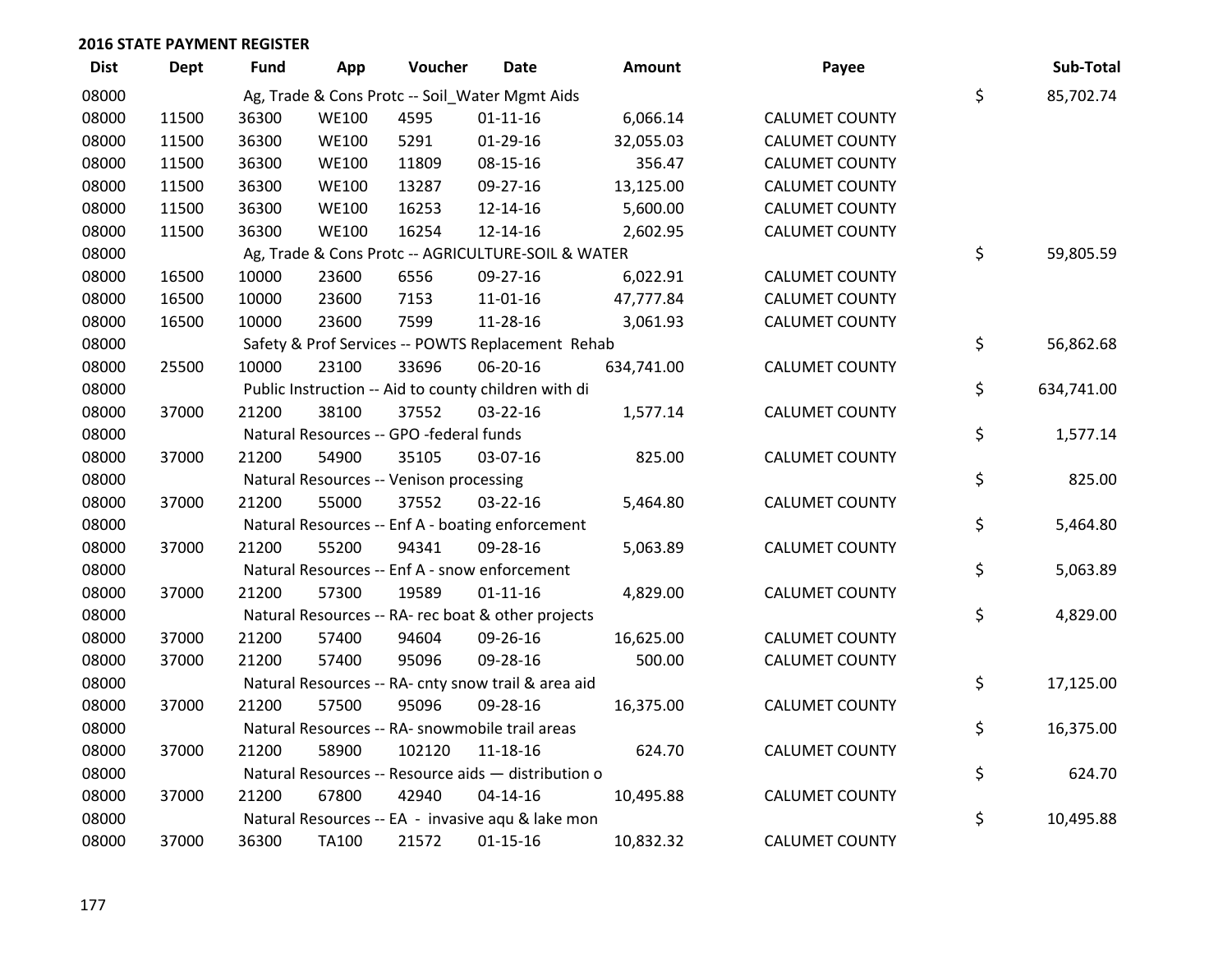| <b>Dist</b> | <b>Dept</b> | <b>Fund</b> | App   | Voucher                                | <b>Date</b>                                   | <b>Amount</b> | Payee                    | Sub-Total        |
|-------------|-------------|-------------|-------|----------------------------------------|-----------------------------------------------|---------------|--------------------------|------------------|
| 08000       |             |             |       | Natural Resources -- LAND ACQUISITION  |                                               |               |                          | \$<br>10,832.32  |
| 08000       | 37000       | 36300       | TF100 | 40451                                  | 04-04-16                                      | 150,000.00    | <b>CALUMET COUNTY</b>    |                  |
| 08000       | 37000       | 36300       | TF100 | 59491                                  | 06-07-16                                      | 150,000.00    | <b>CALUMET COUNTY</b>    |                  |
| 08000       |             |             |       |                                        | Natural Resources -- DNR-NONPOINT SOURCE      |               |                          | \$<br>300,000.00 |
| 08000       | 38000       | 10000       | 12800 | 1655                                   | 06-22-16                                      | 14,500.00     | <b>CALUMET COUNTY</b>    |                  |
| 08000       |             |             |       | Tourism -- Mktg: gaming revenue        |                                               |               |                          | \$<br>14,500.00  |
| 08000       | 39500       | 21100       | 18500 | 68849                                  | 12-29-16                                      | 4,000.00      | <b>CALUMET COUNTY</b>    |                  |
| 08000       |             |             |       | Transportation -- Hwy Sfty Loc Aid Ffd |                                               |               |                          | \$<br>4,000.00   |
| 08000       | 39500       | 21100       | 19000 | 117                                    | 07-05-16                                      | 430,360.94    | <b>CALUMET COUNTY</b>    |                  |
| 08000       | 39500       | 21100       | 19000 | 29071                                  | 10-03-16                                      | 215,180.50    | <b>CALUMET COUNTY</b>    |                  |
| 08000       |             |             |       | Transportation -- Trans Aids To Co.-Sf |                                               |               |                          | \$<br>645,541.44 |
| 08000       | 39500       | 21100       | 16800 | 88008                                  | 05-06-16                                      | 93,282.00     | <b>COUNTY OF CALUMET</b> |                  |
| 08000       |             |             |       | Transportation -- Eldly&Disa Co/Aid Sf |                                               |               |                          | \$<br>93,282.00  |
| 08000       | 39500       | 21100       | 19000 | 74008                                  | $01 - 04 - 16$                                | 215,180.47    | <b>COUNTY OF CALUMET</b> |                  |
| 08000       |             |             |       | Transportation -- Trans Aids To Co.-Sf |                                               |               |                          | \$<br>215,180.47 |
| 08000       | 41000       | 10000       | 11600 | 92027                                  | 11-29-16                                      | 25,960.00     | <b>CALUMET COUNTY</b>    |                  |
| 08000       |             |             |       |                                        | Corrections -- Reimbursing counties for proba |               |                          | \$<br>25,960.00  |
| 08000       | 41000       | 10000       | 31300 | 20913                                  | $01-19-16$                                    | 30,227.00     | <b>CALUMET COUNTY</b>    |                  |
| 08000       | 41000       | 10000       | 31300 | 20914                                  | $01-19-16$                                    | 30,942.00     | <b>CALUMET COUNTY</b>    |                  |
| 08000       | 41000       | 10000       | 31300 | 28330                                  | $02 - 12 - 16$                                | 750.50        | <b>CALUMET COUNTY</b>    |                  |
| 08000       |             |             |       |                                        | Corrections -- Community youth and family aid |               |                          | \$<br>61,919.50  |
| 08000       | 43500       | 10000       | 00000 | 90613                                  | $01 - 02 - 16$                                | 93,849.00     | <b>CALUMET CO</b>        |                  |
| 08000       | 43500       | 10000       | 00000 | 90614                                  | $01 - 04 - 16$                                | 52,885.00     | <b>CALUMET CO</b>        |                  |
| 08000       | 43500       | 10000       | 00000 | 90616                                  | $02 - 01 - 16$                                | 198,891.00    | <b>CALUMET CO</b>        |                  |
| 08000       | 43500       | 10000       | 00000 | 90618                                  | 03-01-16                                      | 196,185.00    | <b>CALUMET CO</b>        |                  |
| 08000       | 43500       | 10000       | 00000 | 90622                                  | $04 - 01 - 16$                                | 778,721.00    | <b>CALUMET CO</b>        |                  |
| 08000       | 43500       | 10000       | 00000 | 90624                                  | 05-02-16                                      | 355,443.00    | <b>CALUMET CO</b>        |                  |
| 08000       | 43500       | 10000       | 00000 | 90627                                  | 06-01-16                                      | 222,496.00    | <b>CALUMET CO</b>        |                  |
| 08000       | 43500       | 10000       | 00000 | 90700                                  | $07 - 01 - 16$                                | 331,159.00    | <b>CALUMET CO</b>        |                  |
| 08000       | 43500       | 10000       | 00000 | 90701                                  | 08-01-16                                      | 957,109.00    | <b>CALUMET CO</b>        |                  |
| 08000       | 43500       | 10000       | 00000 | 90702                                  | 09-01-16                                      | 231,265.00    | <b>CALUMET CO</b>        |                  |
| 08000       | 43500       | 10000       | 00000 | 90704                                  | $10-01-16$                                    | 393,513.00    | <b>CALUMET CO</b>        |                  |
| 08000       | 43500       | 10000       | 00000 | 90705                                  | 11-01-16                                      | 260,990.00    | <b>CALUMET CO</b>        |                  |
| 08000       | 43500       | 10000       | 00000 | 90706                                  | 12-01-16                                      | 209,664.00    | <b>CALUMET CO</b>        |                  |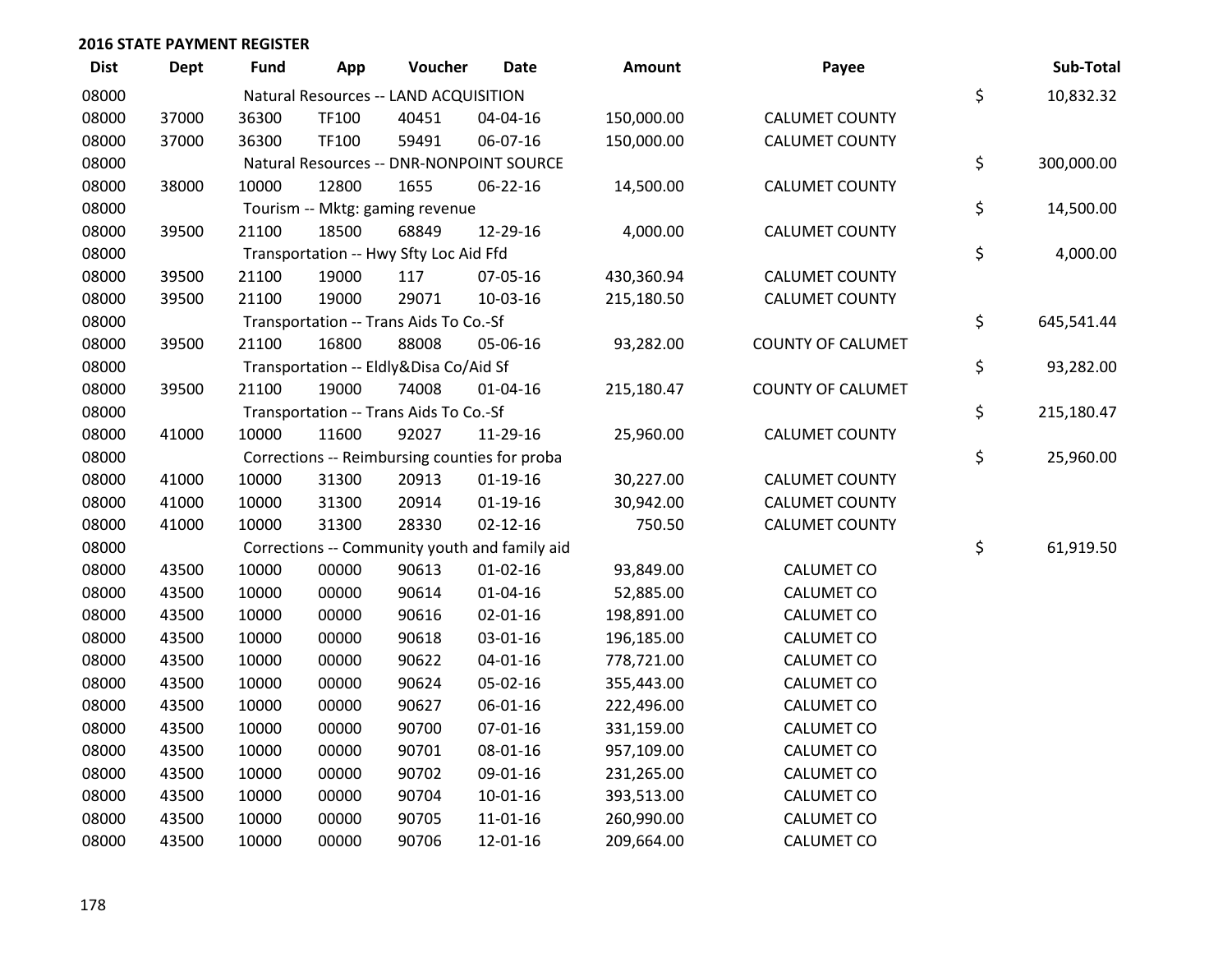| <b>Dist</b> | <b>Dept</b> | <b>Fund</b> | App   | Voucher                                           | <b>Date</b>                                        | <b>Amount</b> | Payee                 | Sub-Total          |
|-------------|-------------|-------------|-------|---------------------------------------------------|----------------------------------------------------|---------------|-----------------------|--------------------|
| 08000       |             |             |       | Health Services -- State/Fed Aids                 |                                                    |               |                       | \$<br>4,282,170.00 |
| 08000       | 45500       | 10000       | 22100 | 14299                                             | $07 - 22 - 16$                                     | 1,660.00      | <b>CALUMET COUNTY</b> |                    |
| 08000       |             |             |       | Justice -- Crime laboratories, DNA                |                                                    |               |                       | \$<br>1,660.00     |
| 08000       | 45500       | 10000       | 23100 | 20825                                             | 12-16-16                                           | 4,480.00      | <b>CALUMET COUNTY</b> |                    |
| 08000       |             |             |       | Justice -- Law enforcement train, local           |                                                    |               |                       | \$<br>4,480.00     |
| 08000       | 45500       | 10000       | 25100 | 6238                                              | $02 - 12 - 16$                                     | 2,098.82      | <b>CALUMET COUNTY</b> |                    |
| 08000       | 45500       | 10000       | 25100 | 9713                                              | 05-09-16                                           | 2,707.15      | <b>CALUMET COUNTY</b> |                    |
| 08000       | 45500       | 10000       | 25100 | 15097                                             | 08-10-16                                           | 8,963.56      | <b>CALUMET COUNTY</b> |                    |
| 08000       | 45500       | 10000       | 25100 | 18962                                             | 11-08-16                                           | 7,952.82      | <b>CALUMET COUNTY</b> |                    |
| 08000       |             |             |       | Justice -- Federal aid, local assistance          |                                                    |               |                       | \$<br>21,722.35    |
| 08000       | 45500       | 10000       | 53200 | 14413                                             | $07 - 22 - 16$                                     | 25,082.29     | <b>CALUMET COUNTY</b> |                    |
| 08000       |             |             |       | Justice -- Crime victim witness assist            |                                                    |               |                       | \$<br>25,082.29    |
| 08000       | 45500       | 10000       | 53900 | 7583                                              | 03-14-16                                           | 29,987.92     | <b>CALUMET COUNTY</b> |                    |
| 08000       |             |             |       | Justice -- County reimb victim-witness            |                                                    |               |                       | \$<br>29,987.92    |
| 08000       | 46500       | 10000       | 30800 | 6660                                              | 03-01-16                                           | 381.00        | <b>CALUMET COUNTY</b> |                    |
| 08000       | 46500       | 10000       | 30800 | 17639                                             | 11-09-16                                           | 6,269.71      | <b>CALUMET COUNTY</b> |                    |
| 08000       |             |             |       |                                                   | Military Affairs -- Emergency response equipment   |               |                       | \$<br>6,650.71     |
| 08000       | 46500       | 10000       | 33700 | 12911                                             | 07-20-16                                           | 9,186.00      | <b>CALUMET COUNTY</b> |                    |
| 08000       | 46500       | 10000       | 33700 | 18590                                             | 12-06-16                                           | 9,186.00      | <b>CALUMET COUNTY</b> |                    |
| 08000       |             |             |       | Military Affairs -- Local emer planning grants    |                                                    |               |                       | \$<br>18,372.00    |
| 08000       | 46500       | 10000       | 34200 | 5022                                              | $01-27-16$                                         | 19,048.44     | <b>CALUMET COUNTY</b> |                    |
| 08000       | 46500       | 10000       | 34200 | 5572                                              | 02-04-16                                           | 9,939.50      | <b>CALUMET COUNTY</b> |                    |
| 08000       | 46500       | 10000       | 34200 | 13850                                             | 08-16-16                                           | 19,150.01     | <b>CALUMET COUNTY</b> |                    |
| 08000       | 46500       | 10000       | 34200 | 15523                                             | 09-26-16                                           | 675.90        | <b>CALUMET COUNTY</b> |                    |
| 08000       | 46500       | 10000       | 34200 | 18659                                             | 12-06-16                                           | 19,150.01     | <b>CALUMET COUNTY</b> |                    |
| 08000       |             |             |       | Military Affairs -- Federal aid, local assistance |                                                    |               |                       | \$<br>67,963.86    |
| 08000       | 46500       | 10000       | 35000 | 5658                                              | 02-05-16                                           | 10,919.78     | <b>CALUMET COUNTY</b> |                    |
| 08000       | 46500       | 10000       | 35000 | 9951                                              | 05-20-16                                           | 8,426.60      | <b>CALUMET COUNTY</b> |                    |
| 08000       | 46500       | 10000       | 35000 | 13769                                             | 08-09-16                                           | 8,256.47      | <b>CALUMET COUNTY</b> |                    |
| 08000       | 46500       | 10000       | 35000 | 16642                                             | $10 - 18 - 16$                                     | 3,809.00      | <b>CALUMET COUNTY</b> |                    |
| 08000       |             |             |       |                                                   | Military Affairs -- Federal aid, homeland security |               |                       | \$<br>31,411.85    |
| 08000       | 48500       | 15200       | 12700 | 13952                                             | 06-30-16                                           | 1,150.00      | <b>CALUMET COUNTY</b> |                    |
| 08000       |             |             |       | Veterans Affairs -- Grants to counties            |                                                    |               |                       | \$<br>1,150.00     |
| 08000       | 48500       | 58200       | 26700 | 13952                                             | 06-30-16                                           | 5,175.00      | <b>CALUMET COUNTY</b> |                    |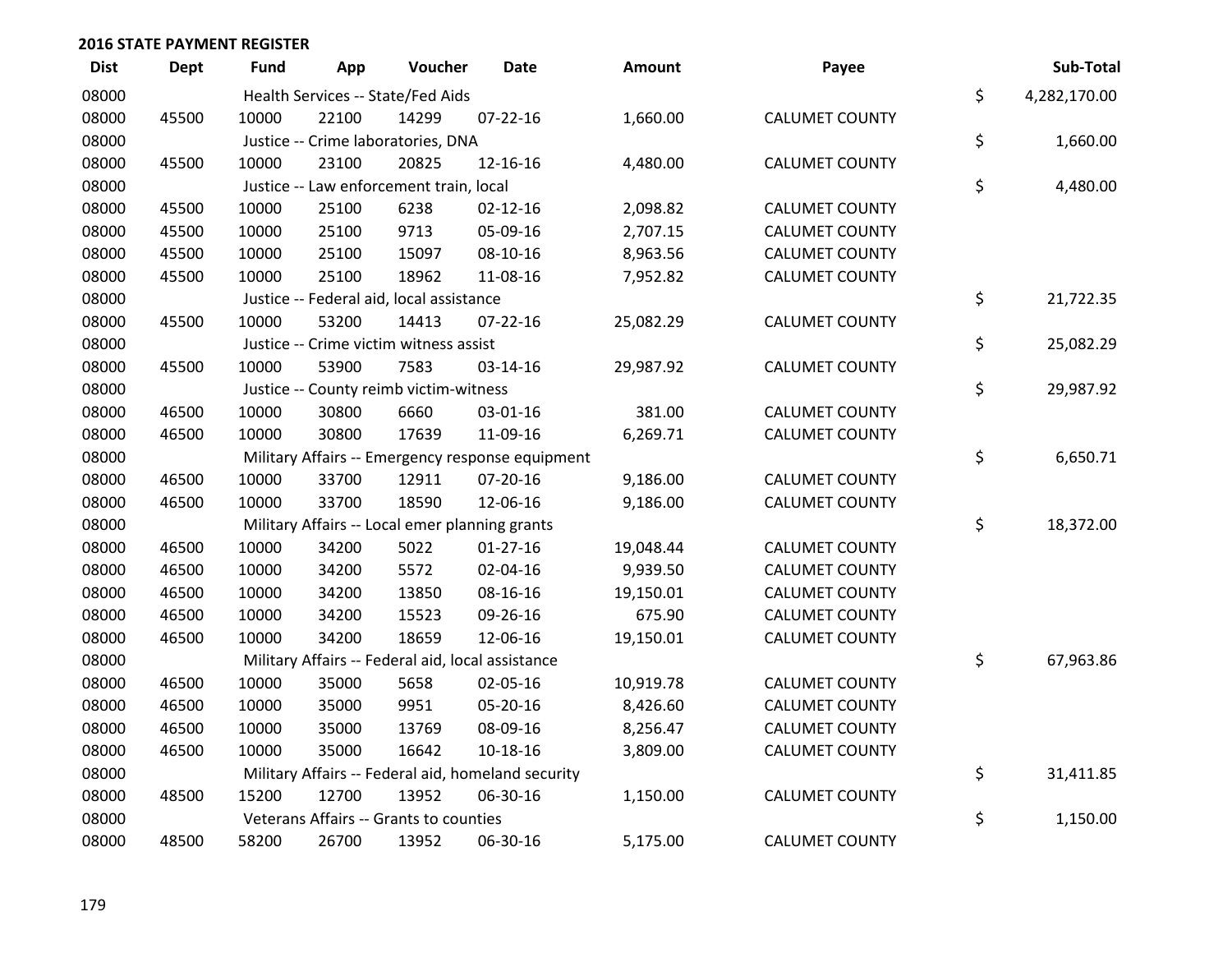| <b>Dist</b> | <b>Dept</b> | <b>Fund</b> | App                    | Voucher                                          | <b>Date</b>    | Amount     | Payee                 | Sub-Total        |
|-------------|-------------|-------------|------------------------|--------------------------------------------------|----------------|------------|-----------------------|------------------|
| 08000       | 48500       | 58300       | 37000                  | 13952                                            | 06-30-16       | 5,175.00   | <b>CALUMET COUNTY</b> |                  |
| 08000       |             |             |                        | Veterans Affairs -- County grants                |                |            |                       | \$<br>10,350.00  |
| 08000       | 50500       | 10000       | 15500                  | 11480                                            | $02 - 16 - 16$ | 3,499.00   | <b>CALUMET COUNTY</b> |                  |
| 08000       | 50500       | 10000       | 15500                  | 12776                                            | 03-01-16       | 4,157.00   | <b>CALUMET COUNTY</b> |                  |
| 08000       | 50500       | 10000       | 15500                  | 15221                                            | 03-29-16       | 3,998.00   | <b>CALUMET COUNTY</b> |                  |
| 08000       | 50500       | 10000       | 15500                  | 17640                                            | 04-28-16       | 3,425.00   | <b>CALUMET COUNTY</b> |                  |
| 08000       | 50500       | 10000       | 15500                  | 20730                                            | 05-31-16       | 410.00     | <b>CALUMET COUNTY</b> |                  |
| 08000       | 50500       | 10000       | 15500                  | 23199                                            | 06-29-16       | 422.00     | <b>CALUMET COUNTY</b> |                  |
| 08000       | 50500       | 10000       | 15500                  | 26056                                            | 07-29-16       | 11,740.00  | <b>CALUMET COUNTY</b> |                  |
| 08000       | 50500       | 10000       | 15500                  | 29936                                            | 09-14-16       | 4,162.00   | <b>CALUMET COUNTY</b> |                  |
| 08000       | 50500       | 10000       | 15500                  | 32621                                            | $10-14-16$     | 3,928.00   | <b>CALUMET COUNTY</b> |                  |
| 08000       | 50500       | 10000       | 15500                  | 36179                                            | 11-29-16       | 6,667.00   | <b>CALUMET COUNTY</b> |                  |
| 08000       | 50500       | 10000       | 15500                  | 38758                                            | 12-28-16       | 4,138.00   | <b>CALUMET COUNTY</b> |                  |
| 08000       |             |             |                        | Administration -- Federal aid, local assistance  |                |            |                       | \$<br>46,546.00  |
| 08000       | 50500       | 10000       | 17500                  | 36537                                            | 12-19-16       | 4,783.00   | <b>CALUMET COUNTY</b> |                  |
| 08000       |             |             |                        | Administration -- HV trans In environ impact fee |                |            |                       | \$<br>4,783.00   |
| 08000       | 50500       | 23500       | 37100                  | 11480                                            | $02 - 16 - 16$ | 2,348.00   | <b>CALUMET COUNTY</b> |                  |
| 08000       | 50500       | 23500       | 37100                  | 12776                                            | 03-01-16       | 2,648.00   | <b>CALUMET COUNTY</b> |                  |
| 08000       | 50500       | 23500       | 37100                  | 15221                                            | 03-29-16       | 2,666.00   | <b>CALUMET COUNTY</b> |                  |
| 08000       | 50500       | 23500       | 37100                  | 17640                                            | 04-28-16       | 1,945.00   | <b>CALUMET COUNTY</b> |                  |
| 08000       | 50500       | 23500       | 37100                  | 26056                                            | 07-29-16       | 4,212.00   | <b>CALUMET COUNTY</b> |                  |
| 08000       | 50500       | 23500       | 37100                  | 29936                                            | 09-14-16       | 3,249.00   | <b>CALUMET COUNTY</b> |                  |
| 08000       | 50500       | 23500       | 37100                  | 32621                                            | $10-14-16$     | 2,722.00   | <b>CALUMET COUNTY</b> |                  |
| 08000       | 50500       | 23500       | 37100                  | 36179                                            | 11-29-16       | 8,677.00   | <b>CALUMET COUNTY</b> |                  |
| 08000       | 50500       | 23500       | 37100                  | 38758                                            | 12-28-16       | 2,844.00   | <b>CALUMET COUNTY</b> |                  |
| 08000       |             |             |                        | Administration -- Low-income assistance grants   |                |            |                       | \$<br>31,311.00  |
| 08000       | 50500       | 26900       | 16600                  | 13201                                            | 03-23-16       | 1,000.00   | <b>CALUMET COUNTY</b> |                  |
| 08000       | 50500       | 26900       | 16600                  | 13415                                            | 03-24-16       | 32,560.00  | <b>CALUMET COUNTY</b> |                  |
| 08000       | 50500       | 26900       | 16600                  | 22463                                            | 07-25-16       | 25,000.00  | <b>CALUMET COUNTY</b> |                  |
| 08000       |             |             | Administration -- Land |                                                  |                |            |                       | \$<br>58,560.00  |
| 08000       | 83500       | 10000       | 10500                  | 5474                                             | $07 - 25 - 16$ | 130,141.02 | <b>CALUMET COUNTY</b> |                  |
| 08000       | 83500       | 10000       | 10500                  | 12992                                            | $11 - 21 - 16$ | 593,184.35 | <b>CALUMET COUNTY</b> |                  |
| 08000       |             |             |                        | Revenue -- County and Municipal Aid              |                |            |                       | \$<br>723,325.37 |
| 08000       | 83500       | 10000       | 10900                  | 7200                                             | 07-25-16       | 155,768.00 | <b>CALUMET COUNTY</b> |                  |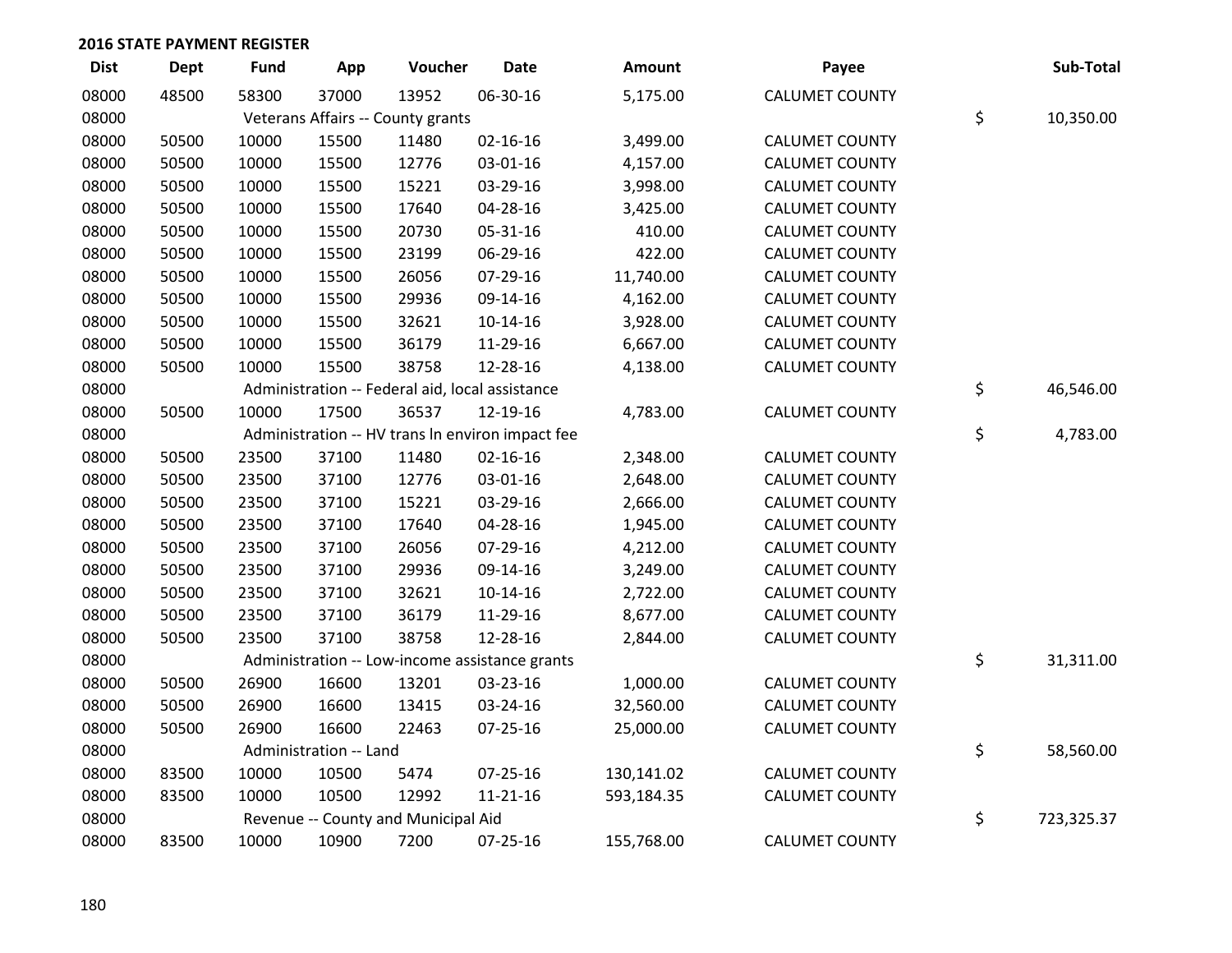| <b>Dist</b> | <b>Dept</b> | <b>Fund</b> | App                                  | Voucher                                             | Date           | <b>Amount</b> | Payee                   | Sub-Total           |
|-------------|-------------|-------------|--------------------------------------|-----------------------------------------------------|----------------|---------------|-------------------------|---------------------|
| 08000       |             |             |                                      | Revenue -- State Aid, Tax Exempt Proprty            |                |               |                         | \$<br>155,768.00    |
| 08000       | 83500       | 10000       | 11000                                | 12992                                               | $11 - 21 - 16$ | 141,583.77    | <b>CALUMET COUNTY</b>   |                     |
| 08000       |             |             |                                      | Revenue -- Public Utility Distribution              |                |               |                         | \$<br>141,583.77    |
| 08000       | 83500       | 10000       | 30200                                | 5005                                                | $07 - 25 - 16$ | 978,121.53    | <b>CALUMET COUNTY</b>   |                     |
| 08000       | 83500       | 10000       | 30200                                | 5149                                                | $07 - 25 - 16$ | 4,896,313.44  | <b>CALUMET COUNTY</b>   |                     |
| 08000       |             |             |                                      | Revenue -- School Lvy Tx/First Dollar Cr            |                |               |                         | \$<br>5,874,434.97  |
| 08000       | 83500       | 52100       | 36300                                | 3408                                                | 03-28-16       | 1,140,221.94  | <b>CALUMET COUNTY</b>   |                     |
| 08000       |             |             |                                      | Revenue -- Lottery & Gaming Credit                  |                |               |                         | \$<br>1,140,221.94  |
| 08000       |             |             | <b>District Total Appropriations</b> |                                                     |                |               |                         | \$<br>15,069,487.18 |
| 08002       | 16500       | 10000       | 22500                                | 3549                                                | 06-27-16       | 4,397.40      | <b>TOWN OF BRILLION</b> |                     |
| 08002       |             |             |                                      | Safety & Prof Services -- Fire dues distribution    |                |               |                         | \$<br>4,397.40      |
| 08002       | 37000       | 10000       | 50300                                | 33791                                               | 03-01-16       | 3,177.84      | <b>TOWN OF BRILLION</b> |                     |
| 08002       | 37000       | 10000       | 50300                                | 33792                                               | 03-01-16       | 807.89        | <b>TOWN OF BRILLION</b> |                     |
| 08002       | 37000       | 10000       | 50300                                | 46321                                               | $04 - 21 - 16$ | 1,848.34      | <b>TOWN OF BRILLION</b> |                     |
| 08002       |             |             |                                      | Natural Resources -- Aids in lieu of taxes - gener  |                |               |                         | \$<br>5,834.07      |
| 08002       | 37000       | 21200       | 16600                                | 63034                                               | 06-20-16       | 77.67         | <b>TOWN OF BRILLION</b> |                     |
| 08002       |             |             |                                      | Natural Resources -- Gen program ops-state funds-FR |                |               |                         | \$<br>77.67         |
| 08002       | 37000       | 21200       | 57100                                | 63034                                               | 06-20-16       | 40.50         | <b>TOWN OF BRILLION</b> |                     |
| 08002       |             |             |                                      | Natural Resources -- ResAids - cnty forst, cl & mfl |                |               |                         | \$<br>40.50         |
| 08002       | 37000       | 21200       | 57900                                | 46322                                               | $04 - 21 - 16$ | 370.18        | <b>TOWN OF BRILLION</b> |                     |
| 08002       |             |             |                                      | Natural Resources -- Aids in lieu of taxes - sum s  |                |               |                         | \$<br>370.18        |
| 08002       | 37000       | 27400       | 67000                                | 56142                                               | $05 - 27 - 16$ | 4,381.38      | <b>TOWN OF BRILLION</b> |                     |
| 08002       |             |             |                                      | Natural Resources -- Fin asst for responsible units |                |               |                         | \$<br>4,381.38      |
| 08002       | 37000       | 27400       | 67300                                | 56142                                               | 05-27-16       | 394.94        | <b>TOWN OF BRILLION</b> |                     |
| 08002       |             |             |                                      | Natural Resources -- Recycling consolidation grants |                |               |                         | \$<br>394.94        |
| 08002       | 39500       | 21100       | 19100                                | 351                                                 | 07-05-16       | 29,798.56     | <b>TOWN OF BRILLION</b> |                     |
| 08002       | 39500       | 21100       | 19100                                | 29423                                               | 10-03-16       | 29,798.58     | <b>TOWN OF BRILLION</b> |                     |
| 08002       | 39500       | 21100       | 19100                                | 76170                                               | $01 - 04 - 16$ | 29,798.56     | <b>TOWN OF BRILLION</b> |                     |
| 08002       | 39500       | 21100       | 19100                                | 84170                                               | 04-04-16       | 29,798.56     | <b>TOWN OF BRILLION</b> |                     |
| 08002       |             |             |                                      | Transportation -- Trns Aids To Mnc.-Sf              |                |               |                         | \$<br>119,194.26    |
| 08002       | 50500       | 10000       | 17400                                | 17037                                               | 04-28-16       | 2,635.00      | <b>TOWN OF BRILLION</b> |                     |
| 08002       |             |             |                                      | Administration -- HV trans In annual impact fee     |                |               |                         | \$<br>2,635.00      |
| 08002       | 50500       | 10000       | 17500                                | 36538                                               | 12-19-16       | 4,783.00      | <b>TOWN OF BRILLION</b> |                     |
| 08002       |             |             |                                      | Administration -- HV trans In environ impact fee    |                |               |                         | \$<br>4,783.00      |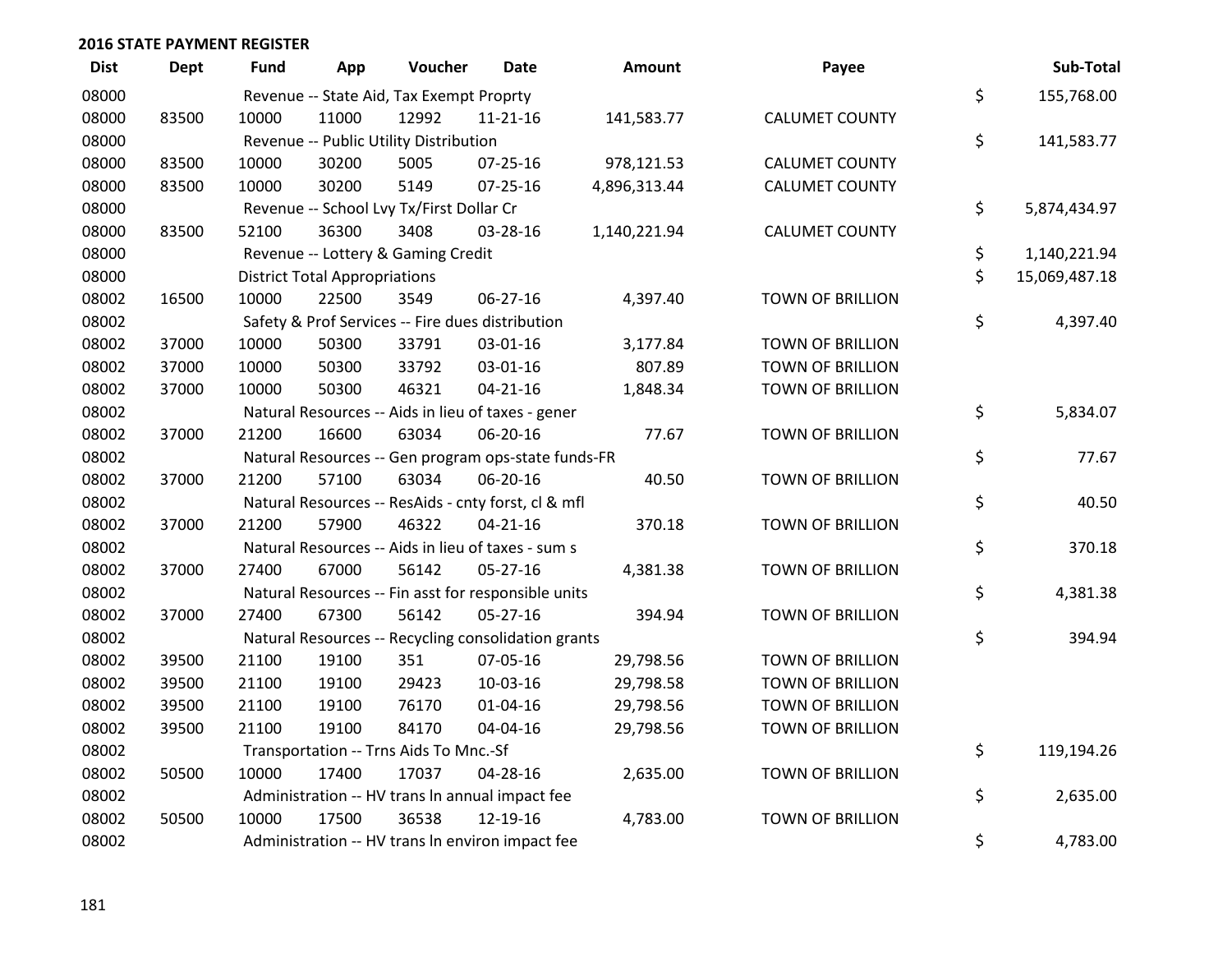| <b>Dist</b> | <b>Dept</b> | <b>Fund</b> | App                                  | Voucher                                          | <b>Date</b>                                         | <b>Amount</b> | Payee                   | Sub-Total        |
|-------------|-------------|-------------|--------------------------------------|--------------------------------------------------|-----------------------------------------------------|---------------|-------------------------|------------------|
| 08002       | 83500       | 10000       | 10500                                | 5457                                             | $07 - 25 - 16$                                      | 12,751.43     | <b>TOWN OF BRILLION</b> |                  |
| 08002       | 83500       | 10000       | 10500                                | 12975                                            | $11 - 21 - 16$                                      | 43,749.76     | <b>TOWN OF BRILLION</b> |                  |
| 08002       |             |             |                                      | Revenue -- County and Municipal Aid              |                                                     |               |                         | \$<br>56,501.19  |
| 08002       | 83500       | 10000       | 10900                                | 7421                                             | $07 - 25 - 16$                                      | 58.00         | <b>TOWN OF BRILLION</b> |                  |
| 08002       |             |             |                                      | Revenue -- State Aid, Tax Exempt Proprty         |                                                     |               |                         | \$<br>58.00      |
| 08002       | 83500       | 10000       | 11000                                | 12975                                            | $11 - 21 - 16$                                      | 28,729.05     | <b>TOWN OF BRILLION</b> |                  |
| 08002       |             |             |                                      | Revenue -- Public Utility Distribution           |                                                     |               |                         | \$<br>28,729.05  |
| 08002       | 83500       | 52100       | 36300                                | 2944                                             | 03-29-16                                            | 3,375.23      | <b>TOWN OF BRILLION</b> |                  |
| 08002       |             |             |                                      | Revenue -- Lottery & Gaming Credit               |                                                     |               |                         | \$<br>3,375.23   |
| 08002       |             |             | <b>District Total Appropriations</b> |                                                  |                                                     |               |                         | \$<br>230,771.87 |
| 08004       | 16500       | 10000       | 22500                                | 3550                                             | 06-27-16                                            | 5,368.90      | TOWN OF BROTHERTOWN     |                  |
| 08004       |             |             |                                      | Safety & Prof Services -- Fire dues distribution |                                                     |               |                         | \$<br>5,368.90   |
| 08004       | 37000       | 10000       | 50300                                | 29137                                            | $02 - 12 - 16$                                      | 5,453.39      | TOWN OF BROTHERTOWN     |                  |
| 08004       |             |             |                                      |                                                  | Natural Resources -- Aids in lieu of taxes - gener  |               |                         | \$<br>5,453.39   |
| 08004       | 37000       | 21200       | 16600                                | 63035                                            | 06-20-16                                            | 268.08        | TOWN OF BROTHERTOWN     |                  |
| 08004       |             |             |                                      |                                                  | Natural Resources -- Gen program ops-state funds-FR |               |                         | \$<br>268.08     |
| 08004       | 37000       | 21200       | 57100                                | 63035                                            | 06-20-16                                            | 136.01        | TOWN OF BROTHERTOWN     |                  |
| 08004       |             |             |                                      |                                                  | Natural Resources -- ResAids - cnty forst, cl & mfl |               |                         | \$<br>136.01     |
| 08004       | 37000       | 21200       | 58900                                | 102121                                           | 11-18-16                                            | 1,995.59      | TOWN OF BROTHERTOWN     |                  |
| 08004       |             |             |                                      |                                                  | Natural Resources -- Resource aids - distribution o |               |                         | \$<br>1,995.59   |
| 08004       | 37000       | 27400       | 67000                                | 55950                                            | $05 - 27 - 16$                                      | 8,919.48      | TOWN OF BROTHERTOWN     |                  |
| 08004       |             |             |                                      |                                                  | Natural Resources -- Fin asst for responsible units |               |                         | \$<br>8,919.48   |
| 08004       | 37000       | 27400       | 67300                                | 55950                                            | 05-27-16                                            | 348.59        | TOWN OF BROTHERTOWN     |                  |
| 08004       |             |             |                                      |                                                  | Natural Resources -- Recycling consolidation grants |               |                         | \$<br>348.59     |
| 08004       | 39500       | 21100       | 19100                                | 352                                              | 07-05-16                                            | 29,506.80     | TOWN OF BROTHERTOWN     |                  |
| 08004       | 39500       | 21100       | 19100                                | 29424                                            | 10-03-16                                            | 29,506.80     | TOWN OF BROTHERTOWN     |                  |
| 08004       | 39500       | 21100       | 19100                                | 76171                                            | $01 - 04 - 16$                                      | 29,506.80     | TOWN OF BROTHERTOWN     |                  |
| 08004       | 39500       | 21100       | 19100                                | 84171                                            | 04-04-16                                            | 29,506.80     | TOWN OF BROTHERTOWN     |                  |
| 08004       |             |             |                                      | Transportation -- Trns Aids To Mnc.-Sf           |                                                     |               |                         | \$<br>118,027.20 |
| 08004       | 83500       | 10000       | 10500                                | 5458                                             | 07-25-16                                            | 5,816.92      | TOWN OF BROTHERTOWN     |                  |
| 08004       | 83500       | 10000       | 10500                                | 12976                                            | $11 - 21 - 16$                                      | 34,686.61     | TOWN OF BROTHERTOWN     |                  |
| 08004       |             |             |                                      | Revenue -- County and Municipal Aid              |                                                     |               |                         | \$<br>40,503.53  |
| 08004       | 83500       | 10000       | 10900                                | 7422                                             | $07 - 25 - 16$                                      | 176.00        | TOWN OF BROTHERTOWN     |                  |
| 08004       |             |             |                                      | Revenue -- State Aid, Tax Exempt Proprty         |                                                     |               |                         | \$<br>176.00     |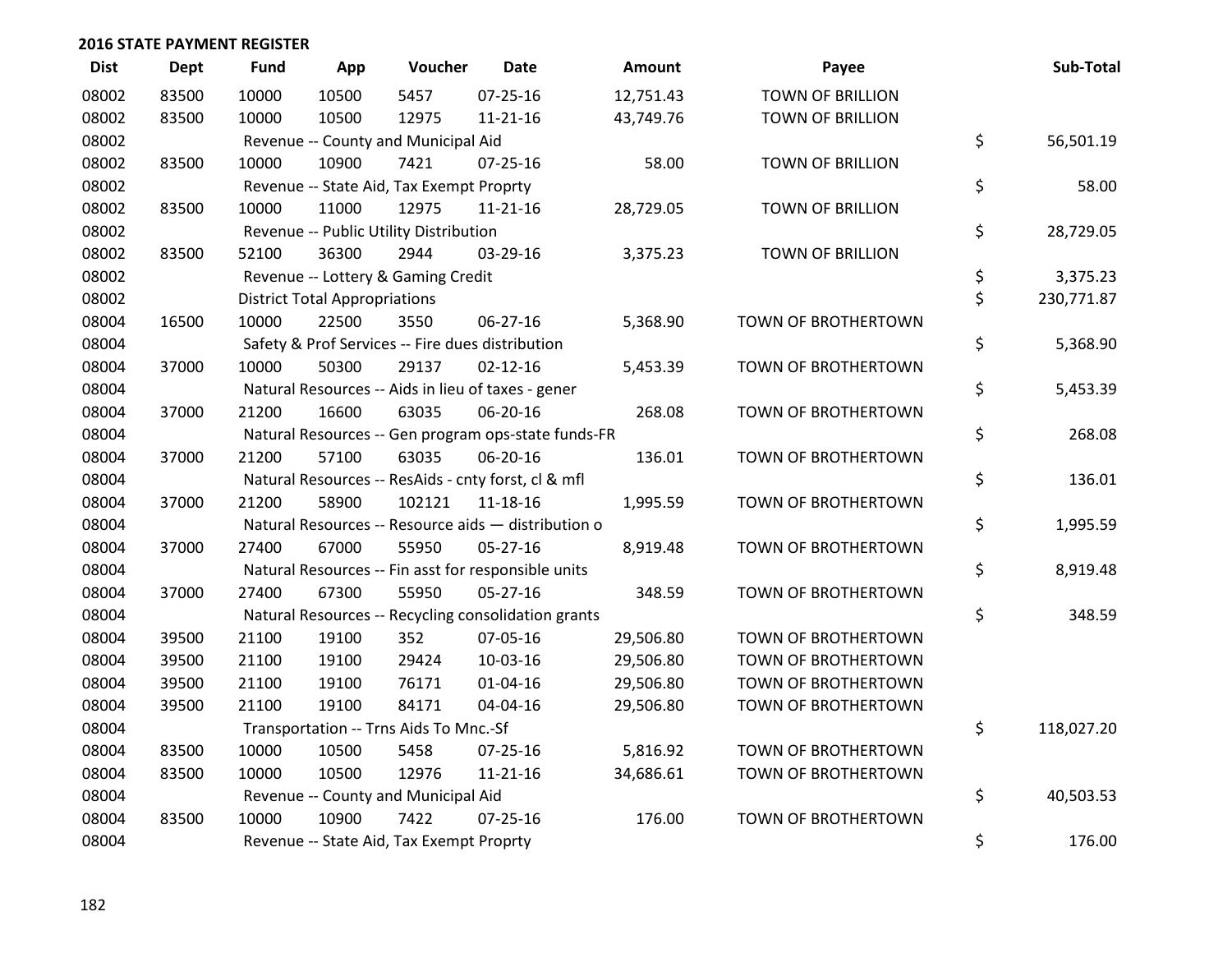| <b>Dist</b> | <b>Dept</b> | Fund  | App                                  | Voucher                                             | <b>Date</b>    | Amount    | Payee                  | Sub-Total        |
|-------------|-------------|-------|--------------------------------------|-----------------------------------------------------|----------------|-----------|------------------------|------------------|
| 08004       | 83500       | 52100 | 36300                                | 2945                                                | 03-29-16       | 1,016.08  | TOWN OF BROTHERTOWN    |                  |
| 08004       |             |       |                                      | Revenue -- Lottery & Gaming Credit                  |                |           |                        | \$<br>1,016.08   |
| 08004       |             |       | <b>District Total Appropriations</b> |                                                     |                |           |                        | \$<br>182,212.85 |
| 08006       | 16500       | 10000 | 22500                                | 3551                                                | 06-27-16       | 2,506.64  | TOWN OF CHARLESTOWN    |                  |
| 08006       |             |       |                                      | Safety & Prof Services -- Fire dues distribution    |                |           |                        | \$<br>2,506.64   |
| 08006       | 37000       | 10000 | 50300                                | 29139                                               | $02 - 12 - 16$ | 5,260.24  | TOWN OF CHARLESTOWN    |                  |
| 08006       | 37000       | 10000 | 50300                                | 29140                                               | $02 - 12 - 16$ | 39,515.86 | TOWN OF CHARLESTOWN    |                  |
| 08006       | 37000       | 10000 | 50300                                | 46335                                               | $04 - 21 - 16$ | 2,721.30  | TOWN OF CHARLESTOWN    |                  |
| 08006       |             |       |                                      | Natural Resources -- Aids in lieu of taxes - gener  |                |           |                        | \$<br>47,497.40  |
| 08006       | 37000       | 21200 | 16600                                | 63036                                               | 06-20-16       | 609.07    | TOWN OF CHARLESTOWN    |                  |
| 08006       |             |       |                                      | Natural Resources -- Gen program ops-state funds-FR |                |           |                        | \$<br>609.07     |
| 08006       | 37000       | 21200 | 57100                                | 63036                                               | 06-20-16       | 273.69    | TOWN OF CHARLESTOWN    |                  |
| 08006       |             |       |                                      | Natural Resources -- ResAids - cnty forst, cl & mfl |                |           |                        | \$<br>273.69     |
| 08006       | 37000       | 21200 | 57900                                | 46334                                               | $04 - 21 - 16$ | 313.72    | TOWN OF CHARLESTOWN    |                  |
| 08006       |             |       |                                      | Natural Resources -- Aids in lieu of taxes - sum s  |                |           |                        | \$<br>313.72     |
| 08006       | 37000       | 27400 | 67000                                | 55939                                               | 05-27-16       | 4,342.10  | TOWN OF CHARLESTOWN    |                  |
| 08006       |             |       |                                      | Natural Resources -- Fin asst for responsible units |                |           |                        | \$<br>4,342.10   |
| 08006       | 37000       | 27400 | 67300                                | 55939                                               | 05-27-16       | 205.33    | TOWN OF CHARLESTOWN    |                  |
| 08006       |             |       |                                      | Natural Resources -- Recycling consolidation grants |                |           |                        | \$<br>205.33     |
| 08006       | 39500       | 21100 | 19100                                | 353                                                 | 07-05-16       | 19,779.46 | TOWN OF CHARLESTOWN    |                  |
| 08006       | 39500       | 21100 | 19100                                | 29425                                               | 10-03-16       | 19,779.48 | TOWN OF CHARLESTOWN    |                  |
| 08006       | 39500       | 21100 | 19100                                | 76172                                               | $01 - 04 - 16$ | 19,779.46 | TOWN OF CHARLESTOWN    |                  |
| 08006       | 39500       | 21100 | 19100                                | 84172                                               | 04-04-16       | 19,779.46 | TOWN OF CHARLESTOWN    |                  |
| 08006       |             |       |                                      | Transportation -- Trns Aids To Mnc.-Sf              |                |           |                        | \$<br>79,117.86  |
| 08006       | 83500       | 10000 | 10500                                | 5459                                                | $07 - 25 - 16$ | 5,010.15  | TOWN OF CHARLESTOWN    |                  |
| 08006       | 83500       | 10000 | 10500                                | 12977                                               | $11 - 21 - 16$ | 25,678.50 | TOWN OF CHARLESTOWN    |                  |
| 08006       |             |       |                                      | Revenue -- County and Municipal Aid                 |                |           |                        | \$<br>30,688.65  |
| 08006       | 83500       | 10000 | 11000                                | 12977                                               | $11 - 21 - 16$ | 2,744.05  | TOWN OF CHARLESTOWN    |                  |
| 08006       |             |       |                                      | Revenue -- Public Utility Distribution              |                |           |                        | \$<br>2,744.05   |
| 08006       | 83500       | 10000 | 50100                                | 2445                                                | $01-29-16$     | 143.22    | TOWN OF CHARLESTOWN    |                  |
| 08006       |             |       |                                      | Revenue -- Payments for municipal svcs              |                |           |                        | \$<br>143.22     |
| 08006       |             |       | <b>District Total Appropriations</b> |                                                     |                |           |                        | \$<br>168,441.73 |
| 08008       | 16500       | 10000 | 22500                                | 5272                                                | 07-06-16       | 4,473.21  | <b>TOWN OF CHILTON</b> |                  |
| 08008       |             |       |                                      | Safety & Prof Services -- Fire dues distribution    |                |           |                        | \$<br>4,473.21   |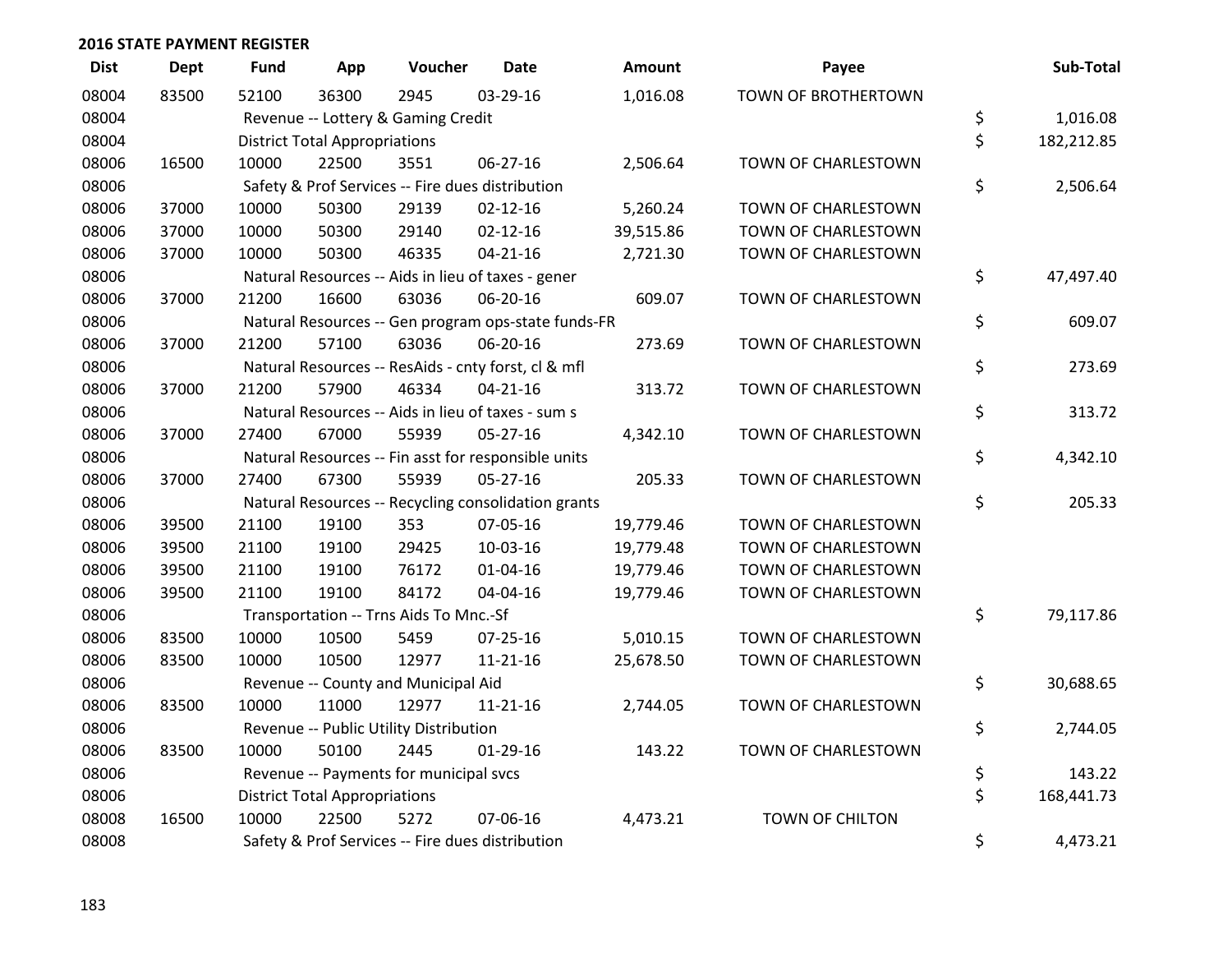| <b>Dist</b> | <b>Dept</b> | <b>Fund</b> | App                                  | Voucher                                             | <b>Date</b>    | <b>Amount</b> | Payee                   | Sub-Total        |
|-------------|-------------|-------------|--------------------------------------|-----------------------------------------------------|----------------|---------------|-------------------------|------------------|
| 08008       | 37000       | 21200       | 16600                                | 63037                                               | 06-20-16       | 44.06         | <b>TOWN OF CHILTON</b>  |                  |
| 08008       |             |             |                                      | Natural Resources -- Gen program ops-state funds-FR |                |               |                         | \$<br>44.06      |
| 08008       | 37000       | 21200       | 57100                                | 63037                                               | 06-20-16       | 21.80         | <b>TOWN OF CHILTON</b>  |                  |
| 08008       |             |             |                                      | Natural Resources -- ResAids - cnty forst, cl & mfl |                |               |                         | \$<br>21.80      |
| 08008       | 37000       | 27400       | 67000                                | 55938                                               | $05 - 27 - 16$ | 5,277.64      | TOWN OF CHILTON         |                  |
| 08008       |             |             |                                      | Natural Resources -- Fin asst for responsible units |                |               |                         | \$<br>5,277.64   |
| 08008       | 39500       | 21100       | 19100                                | 354                                                 | 07-05-16       | 24,965.17     | TOWN OF CHILTON         |                  |
| 08008       | 39500       | 21100       | 19100                                | 29426                                               | 10-03-16       | 24,965.19     | <b>TOWN OF CHILTON</b>  |                  |
| 08008       | 39500       | 21100       | 19100                                | 76173                                               | $01 - 04 - 16$ | 24,965.17     | TOWN OF CHILTON         |                  |
| 08008       | 39500       | 21100       | 19100                                | 84173                                               | 04-04-16       | 24,965.17     | TOWN OF CHILTON         |                  |
| 08008       |             |             |                                      | Transportation -- Trns Aids To Mnc.-Sf              |                |               |                         | \$<br>99,860.70  |
| 08008       | 83500       | 10000       | 10500                                | 5460                                                | $07 - 25 - 16$ | 3,691.14      | <b>TOWN OF CHILTON</b>  |                  |
| 08008       | 83500       | 10000       | 10500                                | 12978                                               | $11 - 21 - 16$ | 16,304.90     | TOWN OF CHILTON         |                  |
| 08008       |             |             |                                      | Revenue -- County and Municipal Aid                 |                |               |                         | \$<br>19,996.04  |
| 08008       | 83500       | 10000       | 11000                                | 12978                                               | $11 - 21 - 16$ | 4,634.04      | <b>TOWN OF CHILTON</b>  |                  |
| 08008       |             |             |                                      | Revenue -- Public Utility Distribution              |                |               |                         | \$<br>4,634.04   |
| 08008       |             |             | <b>District Total Appropriations</b> |                                                     |                |               |                         | \$<br>134,307.49 |
| 08010       | 16500       | 10000       | 22500                                | 3552                                                | 06-27-16       | 3,856.89      | <b>TOWN OF HARRISON</b> |                  |
| 08010       |             |             |                                      | Safety & Prof Services -- Fire dues distribution    |                |               |                         | \$<br>3,856.89   |
| 08010       | 37000       | 10000       | 50300                                | 46459                                               | $04 - 21 - 16$ | 730.25        | <b>TOWN OF HARRISON</b> |                  |
| 08010       |             |             |                                      | Natural Resources -- Aids in lieu of taxes - gener  |                |               |                         | \$<br>730.25     |
| 08010       | 37000       | 21200       | 16600                                | 63038                                               | 06-20-16       | 82.18         | <b>TOWN OF HARRISON</b> |                  |
| 08010       |             |             |                                      | Natural Resources -- Gen program ops-state funds-FR |                |               |                         | \$<br>82.18      |
| 08010       | 37000       | 21200       | 57100                                | 63038                                               | 06-20-16       | 36.93         | <b>TOWN OF HARRISON</b> |                  |
| 08010       |             |             |                                      | Natural Resources -- ResAids - cnty forst, cl & mfl |                |               |                         | \$<br>36.93      |
| 08010       | 37000       | 21200       | 57900                                | 46458                                               | $04 - 21 - 16$ | 319.60        | <b>TOWN OF HARRISON</b> |                  |
| 08010       |             |             |                                      | Natural Resources -- Aids in lieu of taxes - sum s  |                |               |                         | \$<br>319.60     |
| 08010       | 37000       | 27400       | 67000                                | 56315                                               | $05 - 27 - 16$ | 2,524.25      | <b>TOWN OF HARRISON</b> |                  |
| 08010       |             |             |                                      | Natural Resources -- Fin asst for responsible units |                |               |                         | \$<br>2,524.25   |
| 08010       | 37000       | 27400       | 67300                                | 56315                                               | $05 - 27 - 16$ | 316.64        | <b>TOWN OF HARRISON</b> |                  |
| 08010       |             |             |                                      | Natural Resources -- Recycling consolidation grants |                |               |                         | \$<br>316.64     |
| 08010       | 37000       | 36300       | <b>TA200</b>                         | 100716                                              | $10-21-16$     | 58,800.00     | <b>TOWN OF HARRISON</b> |                  |
| 08010       |             |             |                                      | Natural Resources -- PROPERTY DEVELOP/LOCAL ASSIST  |                |               |                         | \$<br>58,800.00  |
| 08010       | 39500       | 21100       | 19100                                | 355                                                 | 07-05-16       | 6,766.72      | <b>TOWN OF HARRISON</b> |                  |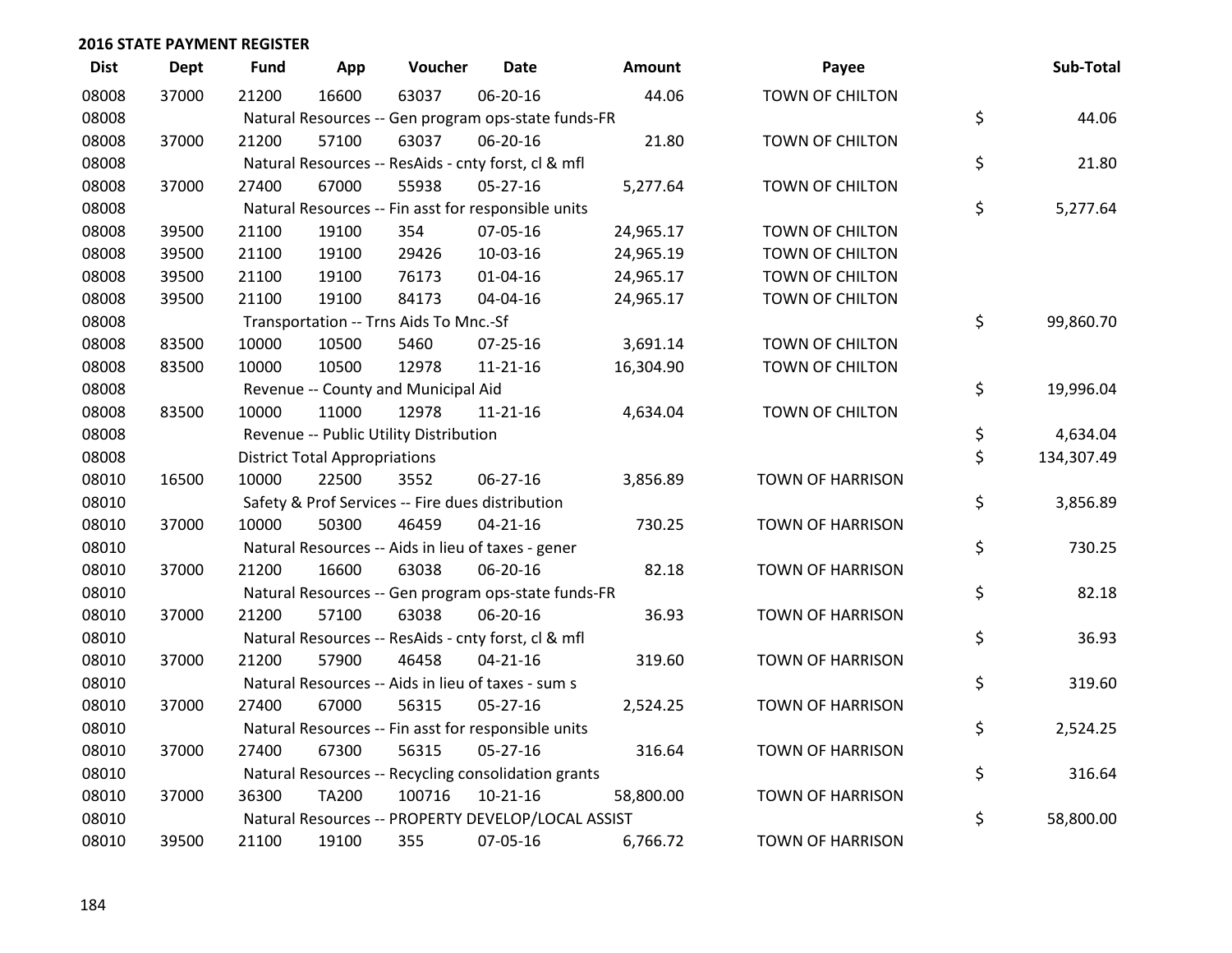| <b>Dist</b> | Dept  | <b>Fund</b> | App                                  | Voucher                                  | Date                                                | Amount    | Payee                   | Sub-Total        |
|-------------|-------|-------------|--------------------------------------|------------------------------------------|-----------------------------------------------------|-----------|-------------------------|------------------|
| 08010       | 39500 | 21100       | 19100                                | 29427                                    | 10-03-16                                            | 6,766.73  | <b>TOWN OF HARRISON</b> |                  |
| 08010       | 39500 | 21100       | 19100                                | 76174                                    | 01-04-16                                            | 6,766.72  | <b>TOWN OF HARRISON</b> |                  |
| 08010       | 39500 | 21100       | 19100                                | 84174                                    | 04-04-16                                            | 6,766.72  | <b>TOWN OF HARRISON</b> |                  |
| 08010       |       |             |                                      | Transportation -- Trns Aids To Mnc.-Sf   |                                                     |           |                         | \$<br>27,066.89  |
| 08010       | 83500 | 10000       | 10500                                | 5461                                     | $07 - 25 - 16$                                      | 5,228.91  | <b>TOWN OF HARRISON</b> |                  |
| 08010       | 83500 | 10000       | 10500                                | 12979                                    | $11 - 21 - 16$                                      | 20,097.49 | <b>TOWN OF HARRISON</b> |                  |
| 08010       |       |             |                                      | Revenue -- County and Municipal Aid      |                                                     |           |                         | \$<br>25,326.40  |
| 08010       | 83500 | 10000       | 10900                                | 7423                                     | $07 - 25 - 16$                                      | 6.00      | <b>TOWN OF HARRISON</b> |                  |
| 08010       |       |             |                                      | Revenue -- State Aid, Tax Exempt Proprty |                                                     |           |                         | \$<br>6.00       |
| 08010       | 83500 | 10000       | 11000                                | 12979                                    | $11 - 21 - 16$                                      | 8,756.29  | TOWN OF HARRISON        |                  |
| 08010       |       |             |                                      | Revenue -- Public Utility Distribution   |                                                     |           |                         | \$<br>8,756.29   |
| 08010       |       |             | <b>District Total Appropriations</b> |                                          |                                                     |           |                         | \$<br>127,822.32 |
| 08012       | 16500 | 10000       | 22500                                | 3553                                     | 06-27-16                                            | 4,939.47  | TOWN OF NEW HOLSTEIN    |                  |
| 08012       |       |             |                                      |                                          | Safety & Prof Services -- Fire dues distribution    |           |                         | \$<br>4,939.47   |
| 08012       | 37000 | 10000       | 50300                                | 33804                                    | 03-01-16                                            | 211.00    | TOWN OF NEW HOLSTEIN    |                  |
| 08012       | 37000 | 10000       | 50300                                | 46950                                    | $04 - 21 - 16$                                      | 255.19    | TOWN OF NEW HOLSTEIN    |                  |
| 08012       |       |             |                                      |                                          | Natural Resources -- Aids in lieu of taxes - gener  |           |                         | \$<br>466.19     |
| 08012       | 37000 | 21200       | 16600                                | 63039                                    | 06-20-16                                            | 172.41    | TOWN OF NEW HOLSTEIN    |                  |
| 08012       |       |             |                                      |                                          | Natural Resources -- Gen program ops-state funds-FR |           |                         | \$<br>172.41     |
| 08012       | 37000 | 21200       | 57100                                | 63039                                    | 06-20-16                                            | 77.47     | TOWN OF NEW HOLSTEIN    |                  |
| 08012       |       |             |                                      |                                          | Natural Resources -- ResAids - cnty forst, cl & mfl |           |                         | \$<br>77.47      |
| 08012       | 37000 | 21200       | 57900                                | 46951                                    | $04 - 21 - 16$                                      | 25.52     | TOWN OF NEW HOLSTEIN    |                  |
| 08012       |       |             |                                      |                                          | Natural Resources -- Aids in lieu of taxes - sum s  |           |                         | \$<br>25.52      |
| 08012       | 37000 | 27400       | 67000                                | 56253                                    | $05 - 27 - 16$                                      | 8,636.76  | TOWN OF NEW HOLSTEIN    |                  |
| 08012       |       |             |                                      |                                          | Natural Resources -- Fin asst for responsible units |           |                         | \$<br>8,636.76   |
| 08012       | 37000 | 27400       | 67300                                | 56253                                    | $05 - 27 - 16$                                      | 396.78    | TOWN OF NEW HOLSTEIN    |                  |
| 08012       |       |             |                                      |                                          | Natural Resources -- Recycling consolidation grants |           |                         | \$<br>396.78     |
| 08012       | 39500 | 21100       | 19100                                | 356                                      | 07-05-16                                            | 26,886.42 | TOWN OF NEW HOLSTEIN    |                  |
| 08012       | 39500 | 21100       | 19100                                | 29428                                    | 10-03-16                                            | 26,886.42 | TOWN OF NEW HOLSTEIN    |                  |
| 08012       | 39500 | 21100       | 19100                                | 76175                                    | 01-04-16                                            | 26,886.42 | TOWN OF NEW HOLSTEIN    |                  |
| 08012       | 39500 | 21100       | 19100                                | 84175                                    | 04-04-16                                            | 26,886.42 | TOWN OF NEW HOLSTEIN    |                  |
| 08012       |       |             |                                      | Transportation -- Trns Aids To Mnc.-Sf   |                                                     |           |                         | \$<br>107,545.68 |
| 08012       | 83500 | 10000       | 10500                                | 5462                                     | 07-25-16                                            | 10,627.87 | TOWN OF NEW HOLSTEIN    |                  |
| 08012       | 83500 | 10000       | 10500                                | 12980                                    | $11 - 21 - 16$                                      | 55,970.12 | TOWN OF NEW HOLSTEIN    |                  |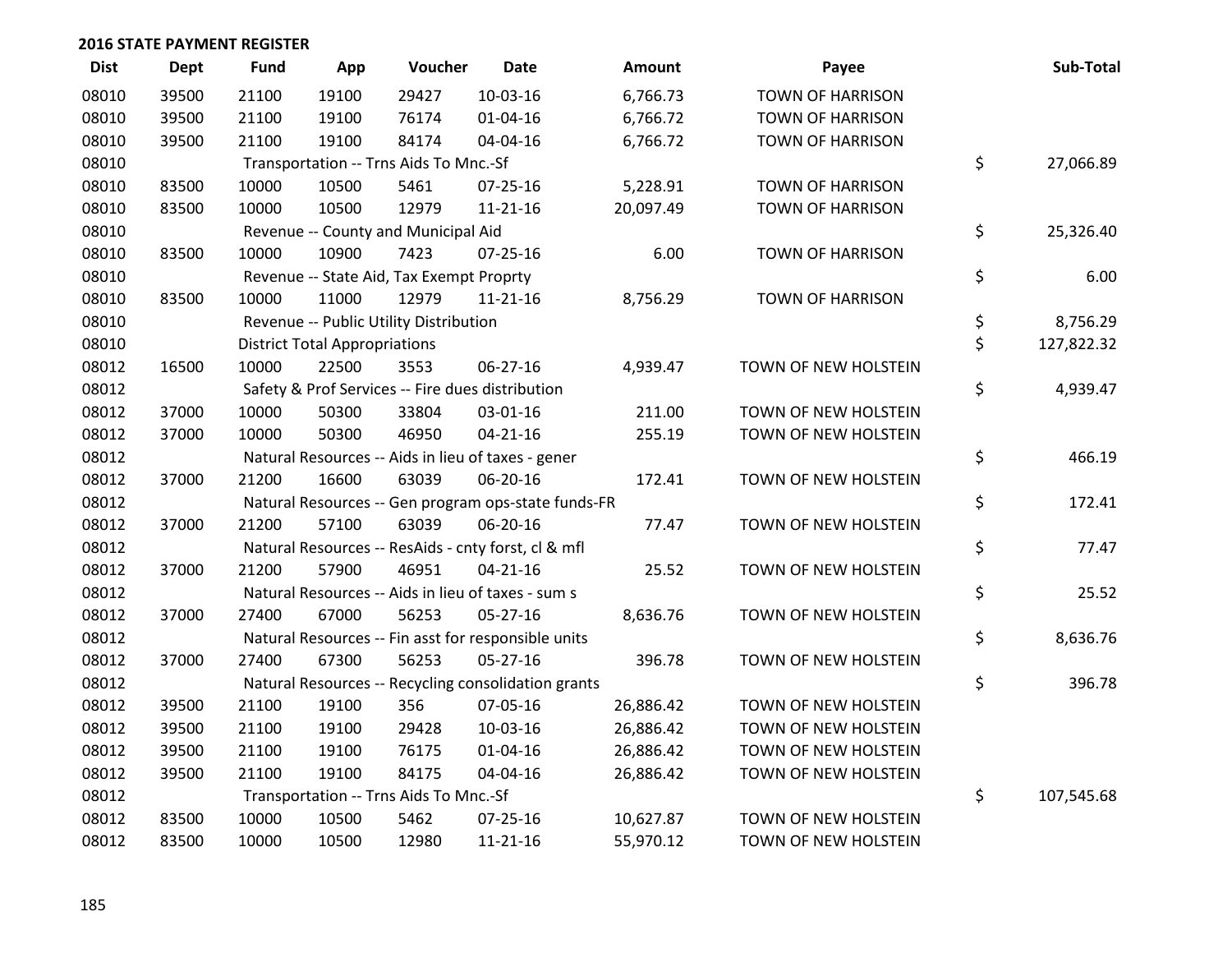| <b>Dist</b> | <b>Dept</b> | <b>Fund</b> | App                                  | Voucher                                             | <b>Date</b>    | Amount    | Payee                  | Sub-Total        |
|-------------|-------------|-------------|--------------------------------------|-----------------------------------------------------|----------------|-----------|------------------------|------------------|
| 08012       |             |             |                                      | Revenue -- County and Municipal Aid                 |                |           |                        | \$<br>66,597.99  |
| 08012       | 83500       | 10000       | 10900                                | 7424                                                | $07 - 25 - 16$ | 622.00    | TOWN OF NEW HOLSTEIN   |                  |
| 08012       |             |             |                                      | Revenue -- State Aid, Tax Exempt Proprty            |                |           |                        | \$<br>622.00     |
| 08012       | 83500       | 10000       | 11000                                | 12980                                               | $11 - 21 - 16$ | 4,235.22  | TOWN OF NEW HOLSTEIN   |                  |
| 08012       |             |             |                                      | Revenue -- Public Utility Distribution              |                |           |                        | \$<br>4,235.22   |
| 08012       | 83500       | 52100       | 36300                                | 2946                                                | 03-29-16       | 2,578.76  | TOWN OF NEW HOLSTEIN   |                  |
| 08012       |             |             |                                      | Revenue -- Lottery & Gaming Credit                  |                |           |                        | \$<br>2,578.76   |
| 08012       |             |             | <b>District Total Appropriations</b> |                                                     |                |           |                        | \$<br>196,294.25 |
| 08014       | 16500       | 10000       | 22500                                | 3554                                                | 06-27-16       | 3,074.47  | TOWN OF RANTOUL        |                  |
| 08014       |             |             |                                      | Safety & Prof Services -- Fire dues distribution    |                |           |                        | \$<br>3,074.47   |
| 08014       | 37000       | 10000       | 50300                                | 29221                                               | $02 - 12 - 16$ | 245.77    | TOWN OF RANTOUL        |                  |
| 08014       | 37000       | 10000       | 50300                                | 29222                                               | $02 - 12 - 16$ | 7,999.67  | TOWN OF RANTOUL        |                  |
| 08014       | 37000       | 10000       | 50300                                | 46623                                               | $04 - 21 - 16$ | 2,001.43  | TOWN OF RANTOUL        |                  |
| 08014       |             |             |                                      | Natural Resources -- Aids in lieu of taxes - gener  |                |           |                        | \$<br>10,246.87  |
| 08014       | 37000       | 21200       | 16600                                | 63040                                               | 06-20-16       | 52.97     | TOWN OF RANTOUL        |                  |
| 08014       |             |             |                                      | Natural Resources -- Gen program ops-state funds-FR |                |           |                        | \$<br>52.97      |
| 08014       | 37000       | 21200       | 57100                                | 63040                                               | 06-20-16       | 23.80     | <b>TOWN OF RANTOUL</b> |                  |
| 08014       |             |             |                                      | Natural Resources -- ResAids - cnty forst, cl & mfl |                |           |                        | \$<br>23.80      |
| 08014       | 37000       | 21200       | 57900                                | 46622                                               | $04 - 21 - 16$ | 235.47    | TOWN OF RANTOUL        |                  |
| 08014       |             |             |                                      | Natural Resources -- Aids in lieu of taxes - sum s  |                |           |                        | \$<br>235.47     |
| 08014       | 37000       | 27400       | 67000                                | 55837                                               | 05-27-16       | 4,043.93  | <b>TOWN OF RANTOUL</b> |                  |
| 08014       |             |             |                                      | Natural Resources -- Fin asst for responsible units |                |           |                        | \$<br>4,043.93   |
| 08014       | 37000       | 27400       | 67300                                | 55837                                               | $05 - 27 - 16$ | 211.88    | TOWN OF RANTOUL        |                  |
| 08014       |             |             |                                      | Natural Resources -- Recycling consolidation grants |                |           |                        | \$<br>211.88     |
| 08014       | 39500       | 21100       | 19100                                | 357                                                 | 07-05-16       | 25,069.77 | <b>TOWN OF RANTOUL</b> |                  |
| 08014       | 39500       | 21100       | 19100                                | 29429                                               | 10-03-16       | 25,069.77 | <b>TOWN OF RANTOUL</b> |                  |
| 08014       | 39500       | 21100       | 19100                                | 76176                                               | $01 - 04 - 16$ | 25,069.77 | TOWN OF RANTOUL        |                  |
| 08014       | 39500       | 21100       | 19100                                | 84176                                               | 04-04-16       | 25,069.77 | TOWN OF RANTOUL        |                  |
| 08014       |             |             |                                      | Transportation -- Trns Aids To Mnc.-Sf              |                |           |                        | \$<br>100,279.08 |
| 08014       | 83500       | 10000       | 10500                                | 5463                                                | $07 - 25 - 16$ | 6,842.99  | <b>TOWN OF RANTOUL</b> |                  |
| 08014       | 83500       | 10000       | 10500                                | 12981                                               | $11 - 21 - 16$ | 38,776.68 | TOWN OF RANTOUL        |                  |
| 08014       |             |             |                                      | Revenue -- County and Municipal Aid                 |                |           |                        | \$<br>45,619.67  |
| 08014       | 83500       | 10000       | 10900                                | 7425                                                | $07 - 25 - 16$ | 42.00     | <b>TOWN OF RANTOUL</b> |                  |
| 08014       |             |             |                                      | Revenue -- State Aid, Tax Exempt Proprty            |                |           |                        | \$<br>42.00      |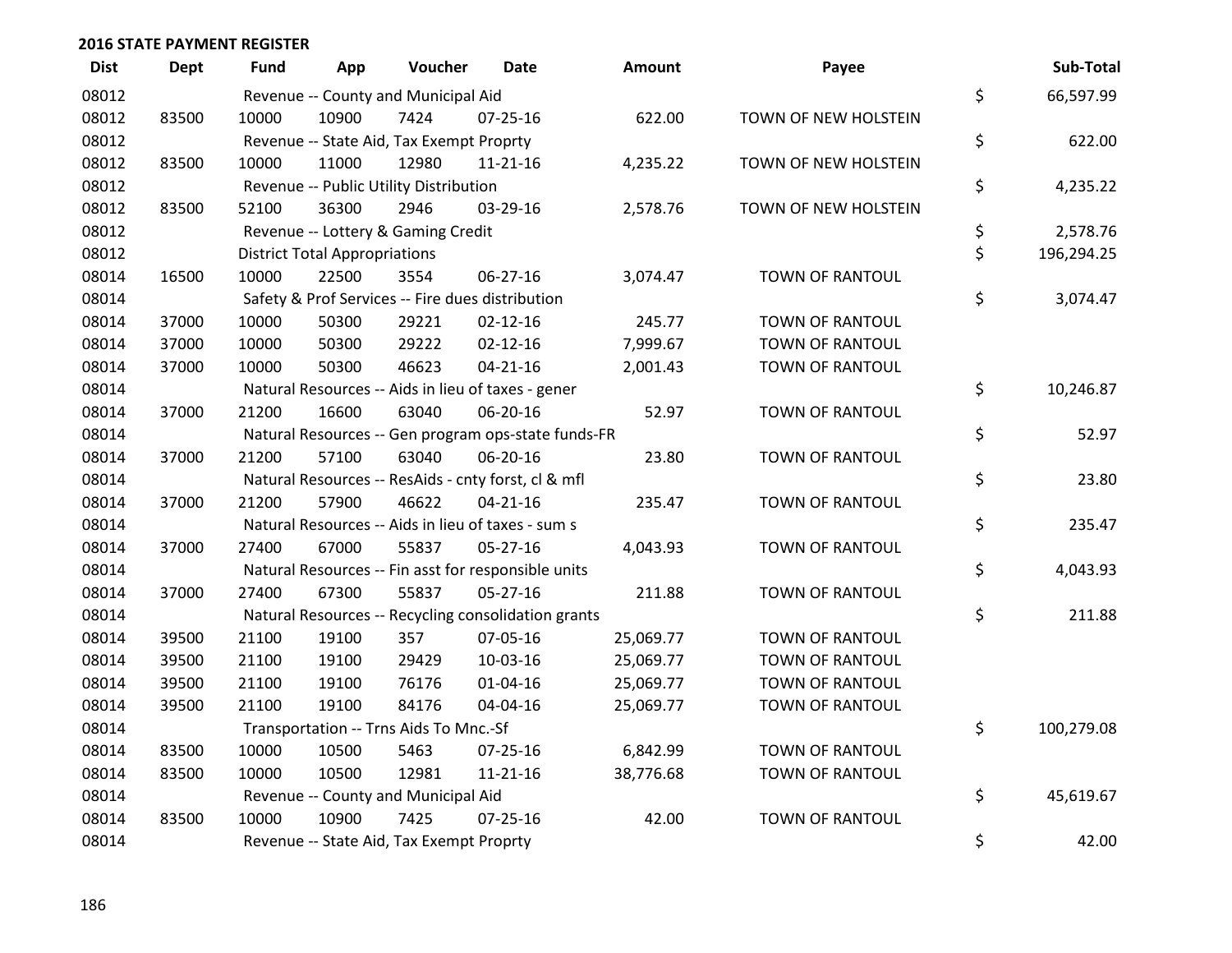| <b>Dist</b> | <b>Dept</b> | <b>Fund</b> | App                                  | Voucher                                             | <b>Date</b>    | Amount    | Payee                      | Sub-Total        |
|-------------|-------------|-------------|--------------------------------------|-----------------------------------------------------|----------------|-----------|----------------------------|------------------|
| 08014       | 83500       | 10000       | 11000                                | 12981                                               | $11 - 21 - 16$ | 0.28      | <b>TOWN OF RANTOUL</b>     |                  |
| 08014       |             |             |                                      | Revenue -- Public Utility Distribution              |                |           |                            | \$<br>0.28       |
| 08014       | 83500       | 10000       | 50100                                | 2446                                                | $01-29-16$     | 56.69     | <b>TOWN OF RANTOUL</b>     |                  |
| 08014       |             |             |                                      | Revenue -- Payments for municipal svcs              |                |           |                            | \$<br>56.69      |
| 08014       |             |             | <b>District Total Appropriations</b> |                                                     |                |           |                            | \$<br>163,887.11 |
| 08016       | 16500       | 10000       | 22500                                | 3555                                                | 06-27-16       | 5,871.23  | <b>TOWN OF STOCKBRIDGE</b> |                  |
| 08016       |             |             |                                      | Safety & Prof Services -- Fire dues distribution    |                |           |                            | \$<br>5,871.23   |
| 08016       | 37000       | 10000       | 50300                                | 29250                                               | $02 - 12 - 16$ | 3,213.30  | <b>TOWN OF STOCKBRIDGE</b> |                  |
| 08016       |             |             |                                      | Natural Resources -- Aids in lieu of taxes - gener  |                |           |                            | \$<br>3,213.30   |
| 08016       | 37000       | 21200       | 16600                                | 63041                                               | 06-20-16       | 211.78    | <b>TOWN OF STOCKBRIDGE</b> |                  |
| 08016       |             |             |                                      | Natural Resources -- Gen program ops-state funds-FR |                |           |                            | \$<br>211.78     |
| 08016       | 37000       | 21200       | 57100                                | 63041                                               | 06-20-16       | 112.97    | <b>TOWN OF STOCKBRIDGE</b> |                  |
| 08016       |             |             |                                      | Natural Resources -- ResAids - cnty forst, cl & mfl |                |           |                            | \$<br>112.97     |
| 08016       | 37000       | 21200       | 58900                                | 102122                                              | 11-18-16       | 503.22    | <b>TOWN OF STOCKBRIDGE</b> |                  |
| 08016       |             |             |                                      | Natural Resources -- Resource aids - distribution o |                |           |                            | \$<br>503.22     |
| 08016       | 37000       | 27400       | 67000                                | 55591                                               | 05-27-16       | 9,030.68  | <b>TOWN OF STOCKBRIDGE</b> |                  |
| 08016       |             |             |                                      | Natural Resources -- Fin asst for responsible units |                |           |                            | \$<br>9,030.68   |
| 08016       | 37000       | 27400       | 67300                                | 55591                                               | $05 - 27 - 16$ | 389.97    | TOWN OF STOCKBRIDGE        |                  |
| 08016       |             |             |                                      | Natural Resources -- Recycling consolidation grants |                |           |                            | \$<br>389.97     |
| 08016       | 39500       | 21100       | 19100                                | 358                                                 | 07-05-16       | 32,413.44 | TOWN OF STOCKBRIDGE        |                  |
| 08016       | 39500       | 21100       | 19100                                | 29430                                               | 10-03-16       | 32,413.44 | <b>TOWN OF STOCKBRIDGE</b> |                  |
| 08016       | 39500       | 21100       | 19100                                | 76177                                               | $01 - 04 - 16$ | 32,413.44 | TOWN OF STOCKBRIDGE        |                  |
| 08016       | 39500       | 21100       | 19100                                | 84177                                               | 04-04-16       | 32,413.44 | <b>TOWN OF STOCKBRIDGE</b> |                  |
| 08016       |             |             |                                      | Transportation -- Trns Aids To Mnc.-Sf              |                |           |                            | \$<br>129,653.76 |
| 08016       | 83500       | 10000       | 10500                                | 5464                                                | $07 - 25 - 16$ | 3,727.30  | TOWN OF STOCKBRIDGE        |                  |
| 08016       | 83500       | 10000       | 10500                                | 12982                                               | $11 - 21 - 16$ | 21,132.16 | TOWN OF STOCKBRIDGE        |                  |
| 08016       |             |             |                                      | Revenue -- County and Municipal Aid                 |                |           |                            | \$<br>24,859.46  |
| 08016       | 83500       | 10000       | 10900                                | 7426                                                | $07 - 25 - 16$ | 34.00     | <b>TOWN OF STOCKBRIDGE</b> |                  |
| 08016       |             |             |                                      | Revenue -- State Aid, Tax Exempt Proprty            |                |           |                            | \$<br>34.00      |
| 08016       |             |             | <b>District Total Appropriations</b> |                                                     |                |           |                            | \$<br>173,880.37 |
| 08018       | 16500       | 10000       | 22500                                | 3556                                                | $06 - 27 - 16$ | 3,280.94  | TOWN OF WOODVILLE          |                  |
| 08018       |             |             |                                      | Safety & Prof Services -- Fire dues distribution    |                |           |                            | \$<br>3,280.94   |
| 08018       | 37000       | 21200       | 16600                                | 63042                                               | 06-20-16       | 105.01    | TOWN OF WOODVILLE          |                  |
| 08018       |             |             |                                      | Natural Resources -- Gen program ops-state funds-FR |                |           |                            | \$<br>105.01     |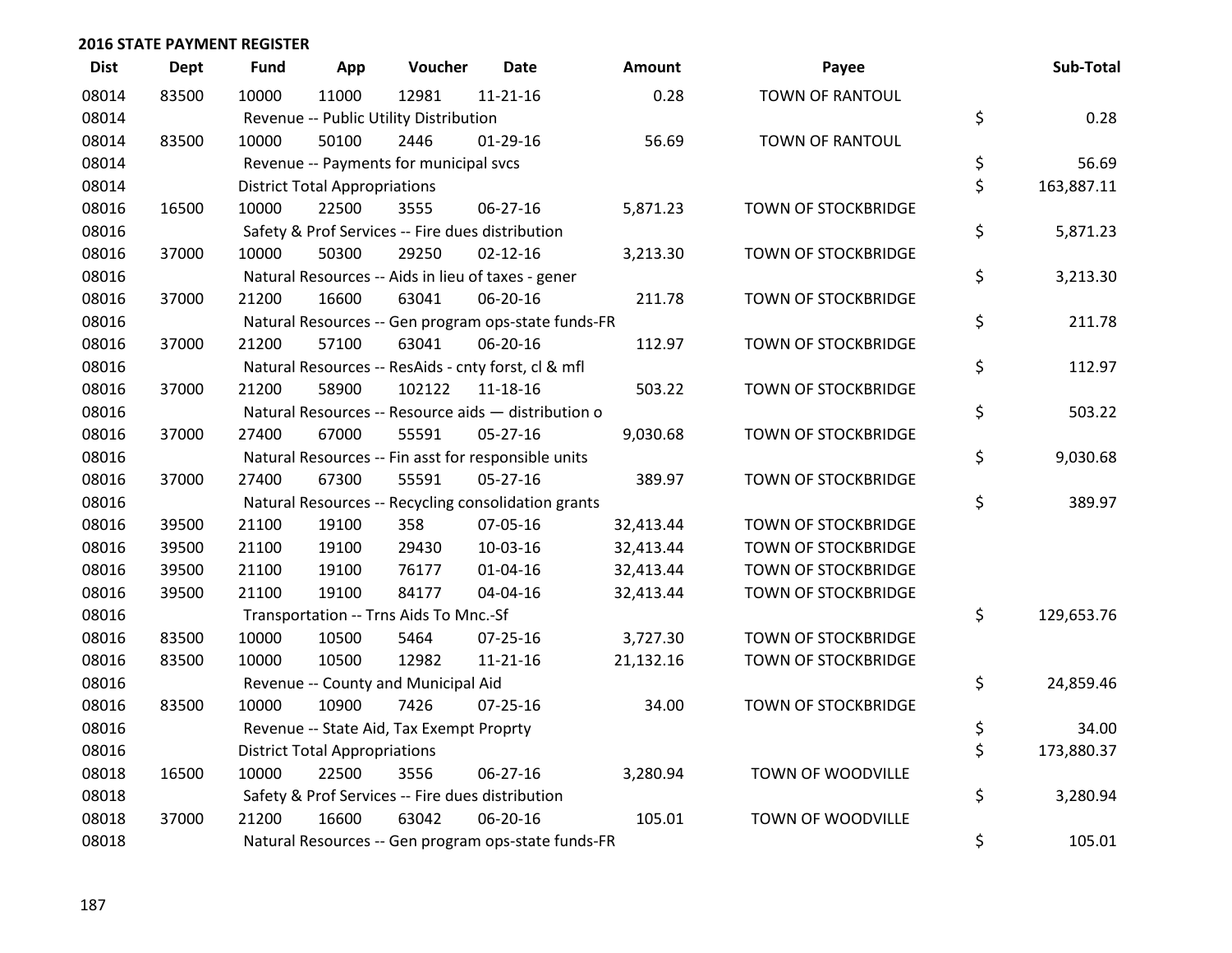| <b>Dist</b> | <b>Dept</b> | <b>Fund</b> | App                                  | Voucher                                             | <b>Date</b>    | Amount    | Payee                      | Sub-Total        |
|-------------|-------------|-------------|--------------------------------------|-----------------------------------------------------|----------------|-----------|----------------------------|------------------|
| 08018       | 37000       | 21200       | 57100                                | 63042                                               | 06-20-16       | 52.39     | TOWN OF WOODVILLE          |                  |
| 08018       |             |             |                                      | Natural Resources -- ResAids - cnty forst, cl & mfl |                |           |                            | \$<br>52.39      |
| 08018       | 37000       | 27400       | 67000                                | 55668                                               | 05-27-16       | 746.76    | TOWN OF WOODVILLE          |                  |
| 08018       |             |             |                                      | Natural Resources -- Fin asst for responsible units |                |           |                            | \$<br>746.76     |
| 08018       | 37000       | 27400       | 67300                                | 55668                                               | $05 - 27 - 16$ | 255.87    | TOWN OF WOODVILLE          |                  |
| 08018       |             |             |                                      | Natural Resources -- Recycling consolidation grants |                |           |                            | \$<br>255.87     |
| 08018       | 39500       | 21100       | 19100                                | 359                                                 | 07-05-16       | 25,768.90 | TOWN OF WOODVILLE          |                  |
| 08018       | 39500       | 21100       | 19100                                | 29431                                               | 10-03-16       | 25,768.92 | TOWN OF WOODVILLE          |                  |
| 08018       | 39500       | 21100       | 19100                                | 76178                                               | $01 - 04 - 16$ | 25,768.90 | TOWN OF WOODVILLE          |                  |
| 08018       | 39500       | 21100       | 19100                                | 84178                                               | 04-04-16       | 25,768.90 | TOWN OF WOODVILLE          |                  |
| 08018       |             |             |                                      | Transportation -- Trns Aids To Mnc.-Sf              |                |           |                            | \$<br>103,075.62 |
| 08018       | 83500       | 10000       | 10500                                | 5465                                                | $07 - 25 - 16$ | 7,700.09  | TOWN OF WOODVILLE          |                  |
| 08018       | 83500       | 10000       | 10500                                | 12983                                               | $11 - 21 - 16$ | 40,547.71 | TOWN OF WOODVILLE          |                  |
| 08018       |             |             |                                      | Revenue -- County and Municipal Aid                 |                |           |                            | \$<br>48,247.80  |
| 08018       | 83500       | 10000       | 10900                                | 7427                                                | $07 - 25 - 16$ | 266.00    | TOWN OF WOODVILLE          |                  |
| 08018       |             |             |                                      | Revenue -- State Aid, Tax Exempt Proprty            |                |           |                            | \$<br>266.00     |
| 08018       | 83500       | 10000       | 11000                                | 12983                                               | $11 - 21 - 16$ | 2,800.28  | TOWN OF WOODVILLE          |                  |
| 08018       |             |             |                                      | Revenue -- Public Utility Distribution              |                |           |                            | \$<br>2,800.28   |
| 08018       |             |             | <b>District Total Appropriations</b> |                                                     |                |           |                            | \$<br>158,830.67 |
| 08131       | 16500       | 10000       | 22500                                | 3557                                                | 06-27-16       | 32,762.75 | <b>VILLAGE OF HARRISON</b> |                  |
| 08131       |             |             |                                      | Safety & Prof Services -- Fire dues distribution    |                |           |                            | \$<br>32,762.75  |
| 08131       | 37000       | 27400       | 67000                                | 56319                                               | $05 - 27 - 16$ | 17,160.39 | <b>VILLAGE OF HARRISON</b> |                  |
| 08131       |             |             |                                      | Natural Resources -- Fin asst for responsible units |                |           |                            | \$<br>17,160.39  |
| 08131       | 37000       | 27400       | 67300                                | 56319                                               | $05 - 27 - 16$ | 2,703.58  | <b>VILLAGE OF HARRISON</b> |                  |
| 08131       |             |             |                                      | Natural Resources -- Recycling consolidation grants |                |           |                            | \$<br>2,703.58   |
| 08131       | 39500       | 21100       | 19100                                | 360                                                 | 07-05-16       | 66,134.16 | <b>VILLAGE OF HARRISON</b> |                  |
| 08131       | 39500       | 21100       | 19100                                | 29432                                               | 10-03-16       | 66,134.16 | <b>VILLAGE OF HARRISON</b> |                  |
| 08131       | 39500       | 21100       | 19100                                | 76179                                               | 01-04-16       | 66,134.16 | <b>VILLAGE OF HARRISON</b> |                  |
| 08131       | 39500       | 21100       | 19100                                | 84179                                               | 04-04-16       | 66,134.16 | <b>VILLAGE OF HARRISON</b> |                  |
| 08131       |             |             |                                      | Transportation -- Trns Aids To Mnc.-Sf              |                |           |                            | \$<br>264,536.64 |
| 08131       | 83500       | 10000       | 10500                                | 5466                                                | $07 - 25 - 16$ | 4,848.65  | <b>VILLAGE OF HARRISON</b> |                  |
| 08131       | 83500       | 10000       | 10500                                | 12984                                               | $11 - 21 - 16$ | 27,475.67 | <b>VILLAGE OF HARRISON</b> |                  |
| 08131       |             |             |                                      | Revenue -- County and Municipal Aid                 |                |           |                            | \$<br>32,324.32  |
| 08131       | 83500       | 10000       | 10900                                | 7428                                                | 07-25-16       | 55,567.00 | <b>VILLAGE OF HARRISON</b> |                  |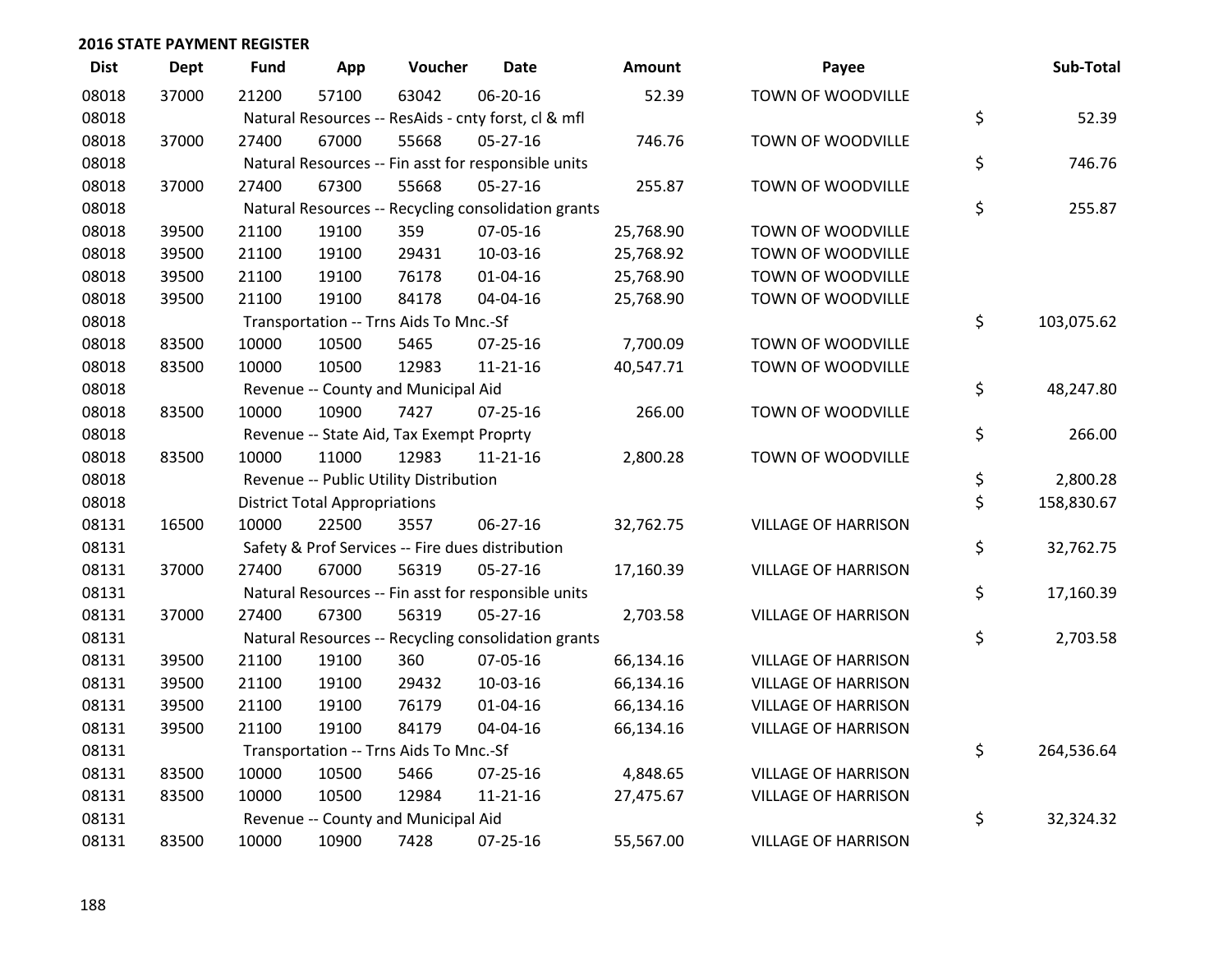| <b>Dist</b> | <b>Dept</b> | <b>Fund</b> | App                                  | Voucher                                             | Date           | <b>Amount</b> | Payee                      | Sub-Total        |
|-------------|-------------|-------------|--------------------------------------|-----------------------------------------------------|----------------|---------------|----------------------------|------------------|
| 08131       |             |             |                                      | Revenue -- State Aid, Tax Exempt Proprty            |                |               |                            | \$<br>55,567.00  |
| 08131       | 83500       | 10000       | 50100                                | 2447                                                | $01-29-16$     | 78.35         | <b>VILLAGE OF HARRISON</b> |                  |
| 08131       |             |             |                                      | Revenue -- Payments for municipal svcs              |                |               |                            | \$<br>78.35      |
| 08131       |             |             | <b>District Total Appropriations</b> |                                                     |                |               |                            | \$<br>405,133.03 |
| 08136       | 16500       | 10000       | 22500                                | 3558                                                | 06-27-16       | 2,712.04      | <b>VILLAGE OF HILBERT</b>  |                  |
| 08136       |             |             |                                      | Safety & Prof Services -- Fire dues distribution    |                |               |                            | \$<br>2,712.04   |
| 08136       | 37000       | 10000       | 50300                                | 29275                                               | $02 - 12 - 16$ | 170.21        | <b>VILLAGE OF HILBERT</b>  |                  |
| 08136       |             |             |                                      | Natural Resources -- Aids in lieu of taxes - gener  |                |               |                            | \$<br>170.21     |
| 08136       | 37000       | 27400       | 67000                                | 55714                                               | $05 - 27 - 16$ | 7,598.79      | <b>VILLAGE OF HILBERT</b>  |                  |
| 08136       |             |             |                                      | Natural Resources -- Fin asst for responsible units |                |               |                            | \$<br>7,598.79   |
| 08136       | 37000       | 27400       | 67300                                | 55714                                               | $05 - 27 - 16$ | 306.68        | <b>VILLAGE OF HILBERT</b>  |                  |
| 08136       |             |             |                                      | Natural Resources -- Recycling consolidation grants |                |               |                            | \$<br>306.68     |
| 08136       | 39500       | 21100       | 19100                                | 361                                                 | 07-05-16       | 13,658.69     | <b>VILLAGE OF HILBERT</b>  |                  |
| 08136       | 39500       | 21100       | 19100                                | 29433                                               | 10-03-16       | 13,658.71     | <b>VILLAGE OF HILBERT</b>  |                  |
| 08136       | 39500       | 21100       | 19100                                | 76180                                               | $01 - 04 - 16$ | 13,658.69     | <b>VILLAGE OF HILBERT</b>  |                  |
| 08136       | 39500       | 21100       | 19100                                | 84180                                               | 04-04-16       | 13,658.69     | <b>VILLAGE OF HILBERT</b>  |                  |
| 08136       |             |             |                                      | Transportation -- Trns Aids To Mnc.-Sf              |                |               |                            | \$<br>54,634.78  |
| 08136       | 83500       | 10000       | 10500                                | 5467                                                | $07 - 25 - 16$ | 65,493.81     | <b>VILLAGE OF HILBERT</b>  |                  |
| 08136       | 83500       | 10000       | 10500                                | 12985                                               | $11 - 21 - 16$ | 327,446.76    | <b>VILLAGE OF HILBERT</b>  |                  |
| 08136       |             |             |                                      | Revenue -- County and Municipal Aid                 |                |               |                            | \$<br>392,940.57 |
| 08136       | 83500       | 10000       | 10900                                | 7429                                                | $07 - 25 - 16$ | 892.00        | <b>VILLAGE OF HILBERT</b>  |                  |
| 08136       | 83500       | 10000       | 10900                                | 9565                                                | $07 - 25 - 16$ | 1,478.00      | <b>VILLAGE OF HILBERT</b>  |                  |
| 08136       |             |             |                                      | Revenue -- State Aid, Tax Exempt Proprty            |                |               |                            | \$<br>2,370.00   |
| 08136       | 83500       | 10000       | 11000                                | 12985                                               | $11 - 21 - 16$ | 6,379.23      | <b>VILLAGE OF HILBERT</b>  |                  |
| 08136       |             |             |                                      | Revenue -- Public Utility Distribution              |                |               |                            | \$<br>6,379.23   |
| 08136       | 83500       | 52100       | 36300                                | 2947                                                | 03-29-16       | 3,697.68      | <b>VILLAGE OF HILBERT</b>  |                  |
| 08136       |             |             |                                      | Revenue -- Lottery & Gaming Credit                  |                |               |                            | \$<br>3,697.68   |
| 08136       |             |             | <b>District Total Appropriations</b> |                                                     |                |               |                            | \$<br>470,809.98 |
| 08160       | 37000       | 10000       | 50300                                | 29372                                               | $02 - 12 - 16$ | 25.96         | <b>VILLAGE OF POTTER</b>   |                  |
| 08160       | 37000       | 10000       | 50300                                | 47119                                               | $04 - 21 - 16$ | 7.60          | <b>VILLAGE OF POTTER</b>   |                  |
| 08160       |             |             |                                      | Natural Resources -- Aids in lieu of taxes - gener  |                |               |                            | \$<br>33.56      |
| 08160       | 37000       | 21200       | 57900                                | 47120                                               | $04 - 21 - 16$ | 0.76          | <b>VILLAGE OF POTTER</b>   |                  |
| 08160       |             |             |                                      | Natural Resources -- Aids in lieu of taxes - sum s  |                |               |                            | \$<br>0.76       |
| 08160       | 37000       | 27400       | 67000                                | 56351                                               | 05-27-16       | 896.26        | <b>VILLAGE OF POTTER</b>   |                  |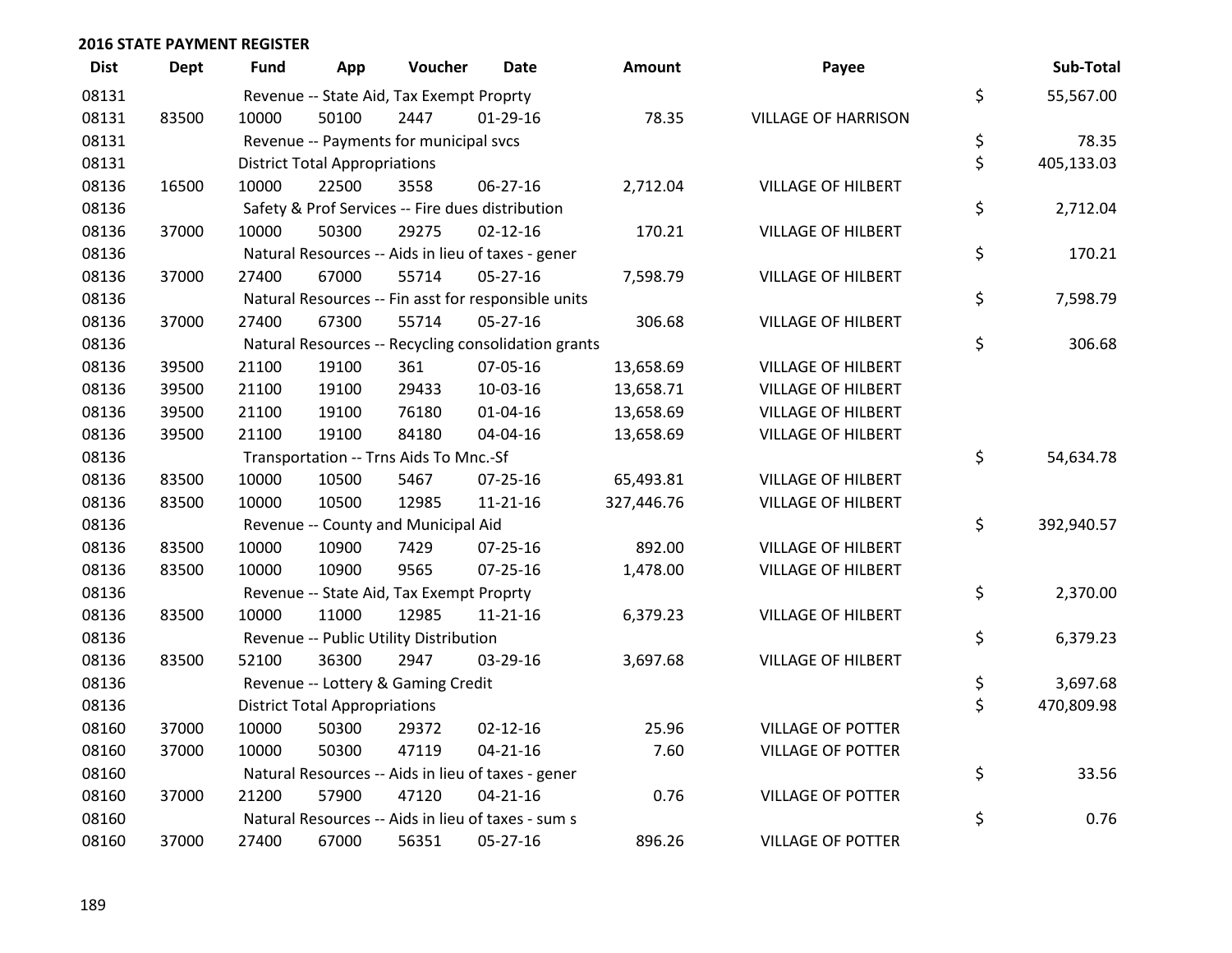| <b>Dist</b> | <b>Dept</b> | Fund  | App                                  | Voucher                                             | <b>Date</b>    | <b>Amount</b> | Payee                      | Sub-Total        |
|-------------|-------------|-------|--------------------------------------|-----------------------------------------------------|----------------|---------------|----------------------------|------------------|
| 08160       |             |       |                                      | Natural Resources -- Fin asst for responsible units |                |               |                            | \$<br>896.26     |
| 08160       | 39500       | 21100 | 19100                                | 362                                                 | 07-05-16       | 872.63        | <b>VILLAGE OF POTTER</b>   |                  |
| 08160       | 39500       | 21100 | 19100                                | 29434                                               | 10-03-16       | 872.64        | <b>VILLAGE OF POTTER</b>   |                  |
| 08160       | 39500       | 21100 | 19100                                | 76181                                               | $01 - 04 - 16$ | 872.63        | <b>VILLAGE OF POTTER</b>   |                  |
| 08160       | 39500       | 21100 | 19100                                | 84181                                               | 04-04-16       | 872.63        | <b>VILLAGE OF POTTER</b>   |                  |
| 08160       |             |       |                                      | Transportation -- Trns Aids To Mnc.-Sf              |                |               |                            | \$<br>3,490.53   |
| 08160       | 83500       | 10000 | 10500                                | 5468                                                | $07 - 25 - 16$ | 6,500.71      | <b>VILLAGE OF POTTER</b>   |                  |
| 08160       | 83500       | 10000 | 10500                                | 12986                                               | $11 - 21 - 16$ | 36,837.34     | <b>VILLAGE OF POTTER</b>   |                  |
| 08160       |             |       |                                      | Revenue -- County and Municipal Aid                 |                |               |                            | \$<br>43,338.05  |
| 08160       | 83500       | 10000 | 10900                                | 7430                                                | $07 - 25 - 16$ | 29.00         | <b>VILLAGE OF POTTER</b>   |                  |
| 08160       |             |       |                                      | Revenue -- State Aid, Tax Exempt Proprty            |                |               |                            | \$<br>29.00      |
| 08160       |             |       | <b>District Total Appropriations</b> |                                                     |                |               |                            | \$<br>47,788.16  |
| 08179       | 16500       | 10000 | 22500                                | 3559                                                | 06-27-16       | 11,064.91     | VILLAGE OF SHERWOOD        |                  |
| 08179       |             |       |                                      | Safety & Prof Services -- Fire dues distribution    |                |               |                            | \$<br>11,064.91  |
| 08179       | 37000       | 10000 | 50300                                | 45532                                               | $04 - 21 - 16$ | 14.36         | VILLAGE OF SHERWOOD        |                  |
| 08179       | 37000       | 10000 | 50300                                | 45534                                               | $04 - 21 - 16$ | 174.92        | VILLAGE OF SHERWOOD        |                  |
| 08179       |             |       |                                      | Natural Resources -- Aids in lieu of taxes - gener  |                |               |                            | \$<br>189.28     |
| 08179       | 37000       | 21200 | 57900                                | 45533                                               | $04 - 21 - 16$ | 129.18        | <b>VILLAGE OF SHERWOOD</b> |                  |
| 08179       |             |       |                                      | Natural Resources -- Aids in lieu of taxes - sum s  |                |               |                            | \$<br>129.18     |
| 08179       | 37000       | 27400 | 67000                                | 55457                                               | 05-27-16       | 6,609.39      | VILLAGE OF SHERWOOD        |                  |
| 08179       |             |       |                                      | Natural Resources -- Fin asst for responsible units |                |               |                            | \$<br>6,609.39   |
| 08179       | 37000       | 27400 | 67300                                | 55457                                               | $05 - 27 - 16$ | 754.01        | VILLAGE OF SHERWOOD        |                  |
| 08179       |             |       |                                      | Natural Resources -- Recycling consolidation grants |                |               |                            | \$<br>754.01     |
| 08179       | 39500       | 21100 | 19100                                | 363                                                 | 07-05-16       | 29,823.33     | VILLAGE OF SHERWOOD        |                  |
| 08179       | 39500       | 21100 | 19100                                | 29435                                               | 10-03-16       | 29,823.33     | VILLAGE OF SHERWOOD        |                  |
| 08179       | 39500       | 21100 | 19100                                | 76182                                               | $01 - 04 - 16$ | 29,823.33     | VILLAGE OF SHERWOOD        |                  |
| 08179       | 39500       | 21100 | 19100                                | 84182                                               | 04-04-16       | 29,823.33     | VILLAGE OF SHERWOOD        |                  |
| 08179       |             |       |                                      | Transportation -- Trns Aids To Mnc.-Sf              |                |               |                            | \$<br>119,293.32 |
| 08179       | 83500       | 10000 | 10500                                | 5469                                                | $07 - 25 - 16$ | 2,132.57      | <b>VILLAGE OF SHERWOOD</b> |                  |
| 08179       | 83500       | 10000 | 10500                                | 12987                                               | $11 - 21 - 16$ | 12,084.54     | VILLAGE OF SHERWOOD        |                  |
| 08179       |             |       |                                      | Revenue -- County and Municipal Aid                 |                |               |                            | \$<br>14,217.11  |
| 08179       | 83500       | 10000 | 10900                                | 7431                                                | $07 - 25 - 16$ | 97.00         | VILLAGE OF SHERWOOD        |                  |
| 08179       | 83500       | 10000 | 10900                                | 9566                                                | $07 - 25 - 16$ | 1,980.00      | VILLAGE OF SHERWOOD        |                  |
| 08179       |             |       |                                      | Revenue -- State Aid, Tax Exempt Proprty            |                |               |                            | \$<br>2,077.00   |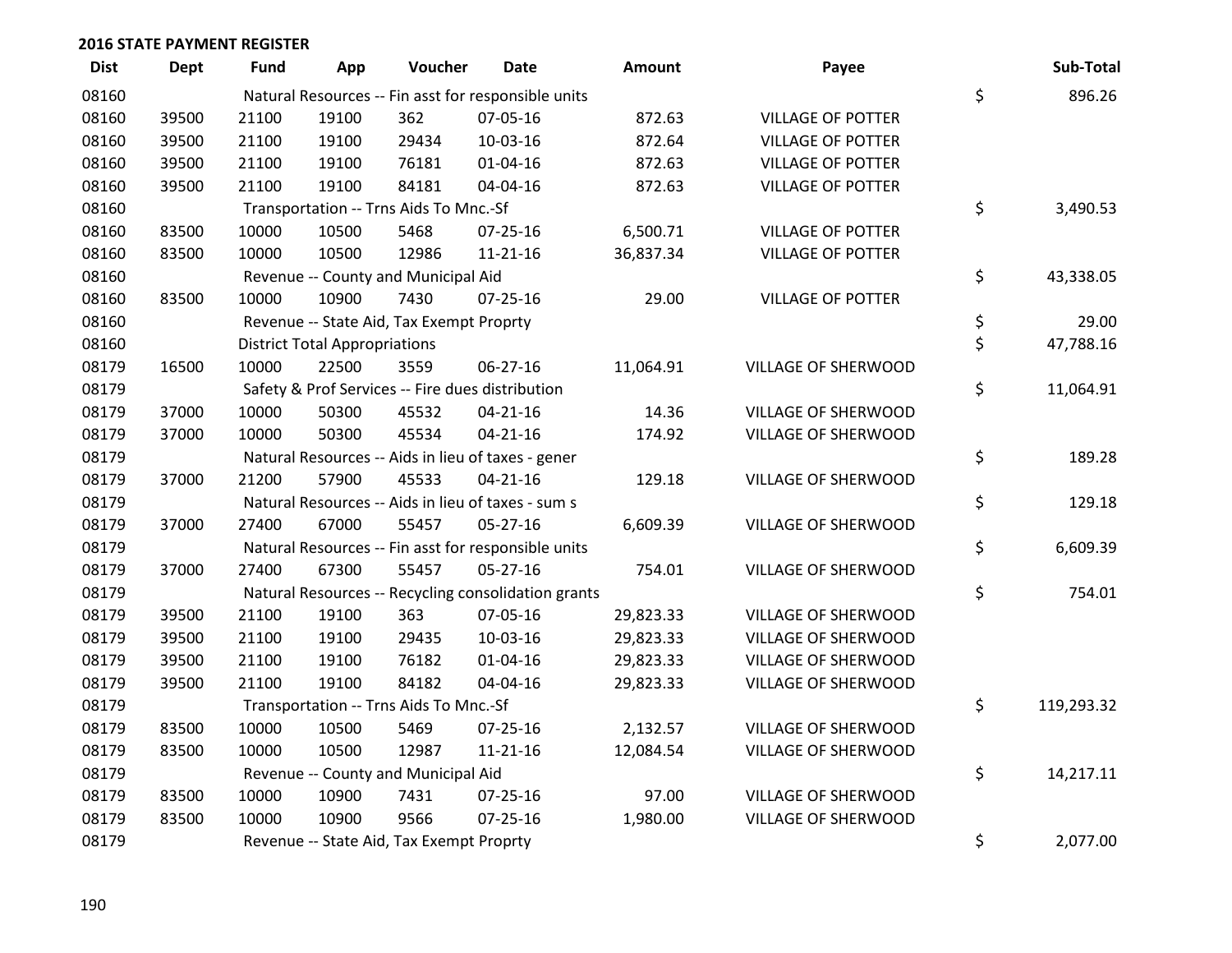| <b>Dist</b> | <b>Dept</b> | <b>Fund</b> | App                                  | Voucher                                             | <b>Date</b>    | <b>Amount</b> | Payee                         | Sub-Total        |
|-------------|-------------|-------------|--------------------------------------|-----------------------------------------------------|----------------|---------------|-------------------------------|------------------|
| 08179       | 83500       | 10000       | 50100                                | 2448                                                | $01-29-16$     | 1,417.33      | VILLAGE OF SHERWOOD           |                  |
| 08179       |             |             |                                      | Revenue -- Payments for municipal svcs              |                |               |                               | \$<br>1,417.33   |
| 08179       |             |             | <b>District Total Appropriations</b> |                                                     |                |               |                               | \$<br>155,751.53 |
| 08181       | 16500       | 10000       | 22500                                | 3560                                                | 06-27-16       | 2,343.09      | VILLAGE OF STOCKBRIDGE        |                  |
| 08181       |             |             |                                      | Safety & Prof Services -- Fire dues distribution    |                |               |                               | \$<br>2,343.09   |
| 08181       | 37000       | 10000       | 50300                                | 29011                                               | $02 - 12 - 16$ | 13,682.49     | <b>VILLAGE OF STOCKBRIDGE</b> |                  |
| 08181       | 37000       | 10000       | 50300                                | 45965                                               | $04 - 21 - 16$ | 7.40          | <b>VILLAGE OF STOCKBRIDGE</b> |                  |
| 08181       |             |             |                                      | Natural Resources -- Aids in lieu of taxes - gener  |                |               |                               | \$<br>13,689.89  |
| 08181       | 37000       | 21200       | 57900                                | 45964                                               | $04 - 21 - 16$ | 0.74          | VILLAGE OF STOCKBRIDGE        |                  |
| 08181       |             |             |                                      | Natural Resources -- Aids in lieu of taxes - sum s  |                |               |                               | \$<br>0.74       |
| 08181       | 37000       | 27400       | 67000                                | 55906                                               | $05 - 27 - 16$ | 2,124.58      | VILLAGE OF STOCKBRIDGE        |                  |
| 08181       |             |             |                                      | Natural Resources -- Fin asst for responsible units |                |               |                               | \$<br>2,124.58   |
| 08181       | 37000       | 27400       | 67300                                | 55906                                               | $05 - 27 - 16$ | 166.57        | VILLAGE OF STOCKBRIDGE        |                  |
| 08181       |             |             |                                      | Natural Resources -- Recycling consolidation grants |                |               |                               | \$<br>166.57     |
| 08181       | 39500       | 21100       | 19100                                | 364                                                 | 07-05-16       | 4,412.54      | <b>VILLAGE OF STOCKBRIDGE</b> |                  |
| 08181       | 39500       | 21100       | 19100                                | 29436                                               | 10-03-16       | 4,412.56      | <b>VILLAGE OF STOCKBRIDGE</b> |                  |
| 08181       | 39500       | 21100       | 19100                                | 76183                                               | $01 - 04 - 16$ | 4,412.54      | VILLAGE OF STOCKBRIDGE        |                  |
| 08181       | 39500       | 21100       | 19100                                | 84183                                               | 04-04-16       | 4,412.54      | VILLAGE OF STOCKBRIDGE        |                  |
| 08181       |             |             |                                      | Transportation -- Trns Aids To Mnc.-Sf              |                |               |                               | \$<br>17,650.18  |
| 08181       | 83500       | 10000       | 10500                                | 5470                                                | $07 - 25 - 16$ | 5,345.78      | <b>VILLAGE OF STOCKBRIDGE</b> |                  |
| 08181       | 83500       | 10000       | 10500                                | 12988                                               | $11 - 21 - 16$ | 30,292.73     | <b>VILLAGE OF STOCKBRIDGE</b> |                  |
| 08181       |             |             |                                      | Revenue -- County and Municipal Aid                 |                |               |                               | \$<br>35,638.51  |
| 08181       | 83500       | 10000       | 10900                                | 7432                                                | $07 - 25 - 16$ | 185.00        | <b>VILLAGE OF STOCKBRIDGE</b> |                  |
| 08181       |             |             |                                      | Revenue -- State Aid, Tax Exempt Proprty            |                |               |                               | \$<br>185.00     |
| 08181       |             |             | <b>District Total Appropriations</b> |                                                     |                |               |                               | \$<br>71,798.56  |
| 08201       | 16500       | 10000       | 22500                                | 5312                                                | $07-11-16$     | 202,965.37    | <b>CITY OF APPLETON</b>       |                  |
| 08201       |             |             |                                      | Safety & Prof Services -- Fire dues distribution    |                |               |                               | \$<br>202,965.37 |
| 08201       | 39500       | 21100       | 18500                                | 26489                                               | 09-21-16       | 5,672.08      | <b>CITY OF APPLETON</b>       |                  |
| 08201       | 39500       | 21100       | 18500                                | 35833                                               | $10 - 11 - 16$ | 5,589.00      | <b>CITY OF APPLETON</b>       |                  |
| 08201       | 39500       | 21100       | 18500                                | 58263                                               | 12-05-16       | 5,510.03      | <b>CITY OF APPLETON</b>       |                  |
| 08201       | 39500       | 21100       | 18500                                | 60564                                               | 12-12-16       | 2,367.75      | <b>CITY OF APPLETON</b>       |                  |
| 08201       |             |             |                                      | Transportation -- Hwy Sfty Loc Aid Ffd              |                |               |                               | \$<br>19,138.86  |
| 08201       | 45500       | 10000       | 22100                                | 14364                                               | $07 - 22 - 16$ | 40.00         | <b>CITY OF APPLETON</b>       |                  |
| 08201       |             |             |                                      | Justice -- Crime laboratories, DNA                  |                |               |                               | \$<br>40.00      |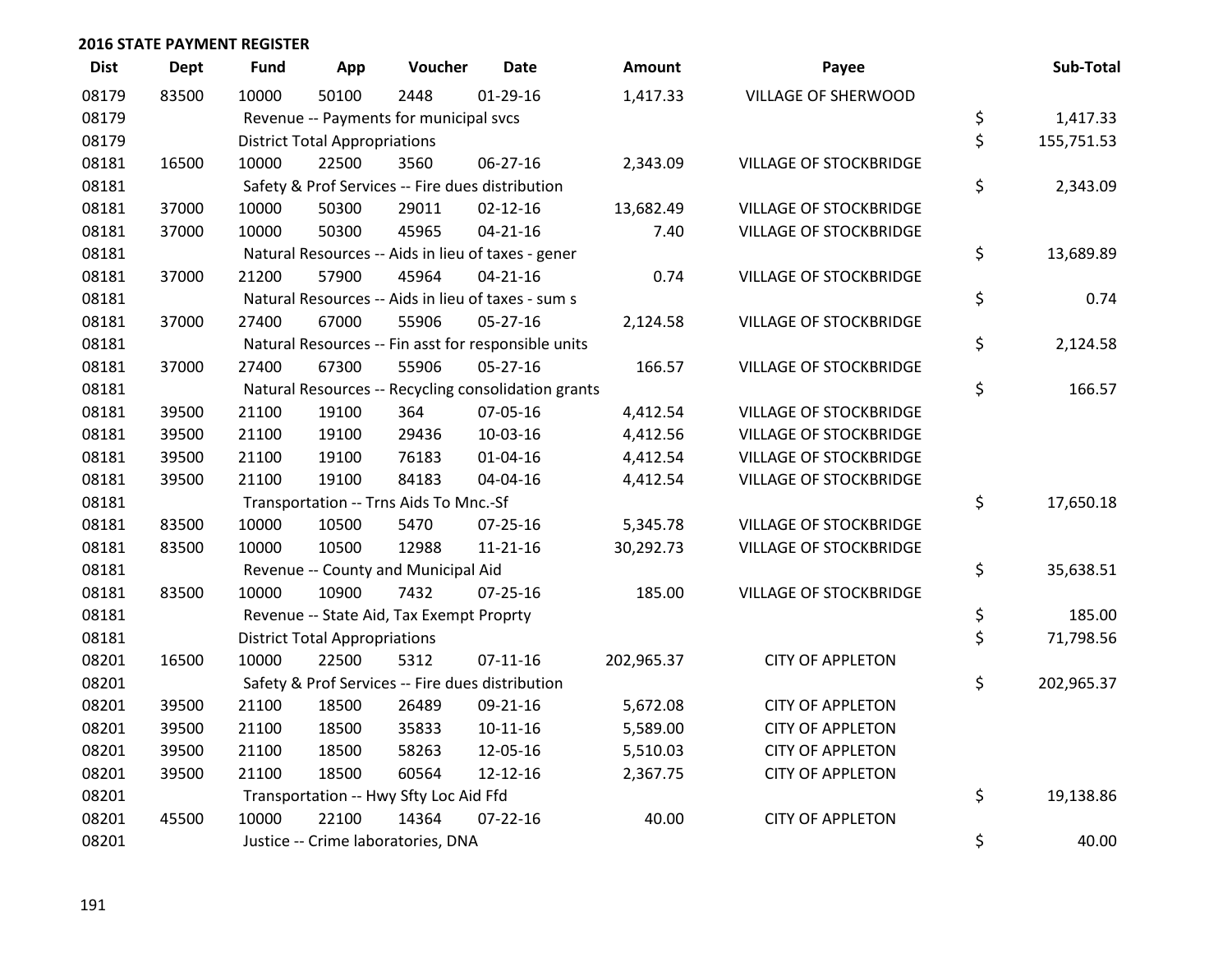| <b>Dist</b> | <b>Dept</b> | <b>Fund</b> | App   | Voucher                                            | <b>Date</b>    | Amount    | Payee                   | Sub-Total        |
|-------------|-------------|-------------|-------|----------------------------------------------------|----------------|-----------|-------------------------|------------------|
| 08201       | 45500       | 10000       | 23100 | 1390                                               | $01-07-16$     | 2,055.61  | <b>CITY OF APPLETON</b> |                  |
| 08201       | 45500       | 10000       | 23100 | 5812                                               | 02-03-16       | 2,055.61  | <b>CITY OF APPLETON</b> |                  |
| 08201       | 45500       | 10000       | 23100 | 17195                                              | 10-03-16       | 14,400.00 | <b>CITY OF APPLETON</b> |                  |
| 08201       | 45500       | 10000       | 23100 | 19262                                              | $11 - 14 - 16$ | 2,000.00  | <b>CITY OF APPLETON</b> |                  |
| 08201       |             |             |       | Justice -- Law enforcement train, local            |                |           |                         | \$<br>20,511.22  |
| 08201       | 45500       | 10000       | 27500 | 4903                                               | $01-20-16$     | 60,717.00 | <b>CITY OF APPLETON</b> |                  |
| 08201       | 45500       | 10000       | 27500 | 11441                                              | 06-09-16       | 60,717.00 | <b>CITY OF APPLETON</b> |                  |
| 08201       |             |             |       | Justice -- Law enf officer suplmnt grants          |                |           |                         | \$<br>121,434.00 |
| 08201       | 46500       | 10000       | 30600 | 5483                                               | 02-04-16       | 11,268.85 | <b>CITY OF APPLETON</b> |                  |
| 08201       | 46500       | 10000       | 30600 | 8215                                               | $04 - 11 - 16$ | 11,268.85 | <b>CITY OF APPLETON</b> |                  |
| 08201       | 46500       | 10000       | 30600 | 11361                                              | 06-15-16       | 11,268.85 | <b>CITY OF APPLETON</b> |                  |
| 08201       |             |             |       | Military Affairs -- Regional emergency response tm |                |           |                         | \$<br>33,806.55  |
| 08201       | 46500       | 10000       | 35000 | 15043                                              | 09-12-16       | 56,825.70 | <b>CITY OF APPLETON</b> |                  |
| 08201       |             |             |       | Military Affairs -- Federal aid, homeland security |                |           |                         | \$<br>56,825.70  |
| 08201       | 50500       | 10000       | 70300 | 6616                                               | $01 - 26 - 16$ | 5,127.00  | <b>CITY OF APPLETON</b> |                  |
| 08201       | 50500       | 10000       | 70300 | 7936                                               | $01-13-16$     | 431.00    | <b>CITY OF APPLETON</b> |                  |
| 08201       | 50500       | 10000       | 70300 | 10572                                              | $02 - 16 - 16$ | 7,965.00  | <b>CITY OF APPLETON</b> |                  |
| 08201       | 50500       | 10000       | 70300 | 15743                                              | 04-07-16       | 1,532.00  | <b>CITY OF APPLETON</b> |                  |
| 08201       | 50500       | 10000       | 70300 | 15745                                              | 04-07-16       | 962.00    | <b>CITY OF APPLETON</b> |                  |
| 08201       | 50500       | 10000       | 70300 | 21575                                              | 06-14-16       | 1,043.00  | <b>CITY OF APPLETON</b> |                  |
| 08201       | 50500       | 10000       | 70300 | 24036                                              | $07 - 15 - 16$ | 2,165.00  | <b>CITY OF APPLETON</b> |                  |
| 08201       | 50500       | 10000       | 70300 | 24037                                              | $07 - 15 - 16$ | 9,920.00  | <b>CITY OF APPLETON</b> |                  |
| 08201       | 50500       | 10000       | 70300 | 34520                                              | 11-09-16       | 2,146.00  | <b>CITY OF APPLETON</b> |                  |
| 08201       | 50500       | 10000       | 70300 | 34521                                              | 11-09-16       | 3,314.00  | <b>CITY OF APPLETON</b> |                  |
| 08201       | 50500       | 10000       | 70300 | 34522                                              | 11-09-16       | 1,507.00  | <b>CITY OF APPLETON</b> |                  |
| 08201       |             |             |       | Administration -- Housing grants and loans, GPR    |                |           |                         | \$<br>36,112.00  |
| 08201       | 50500       | 10000       | 74500 | 6616                                               | $01 - 26 - 16$ | 20,509.00 | <b>CITY OF APPLETON</b> |                  |
| 08201       | 50500       | 10000       | 74500 | 7936                                               | $01 - 13 - 16$ | 11,345.00 | <b>CITY OF APPLETON</b> |                  |
| 08201       | 50500       | 10000       | 74500 | 10572                                              | $02 - 16 - 16$ | 24,309.00 | <b>CITY OF APPLETON</b> |                  |
| 08201       | 50500       | 10000       | 74500 | 15743                                              | 04-07-16       | 10,559.00 | <b>CITY OF APPLETON</b> |                  |
| 08201       | 50500       | 10000       | 74500 | 15745                                              | 04-07-16       | 8,223.00  | <b>CITY OF APPLETON</b> |                  |
| 08201       | 50500       | 10000       | 74500 | 21575                                              | 06-14-16       | 7,168.00  | <b>CITY OF APPLETON</b> |                  |
| 08201       | 50500       | 10000       | 74500 | 24036                                              | $07-15-16$     | 4,403.00  | <b>CITY OF APPLETON</b> |                  |
| 08201       | 50500       | 10000       | 74500 | 24037                                              | $07-15-16$     | 4,518.00  | <b>CITY OF APPLETON</b> |                  |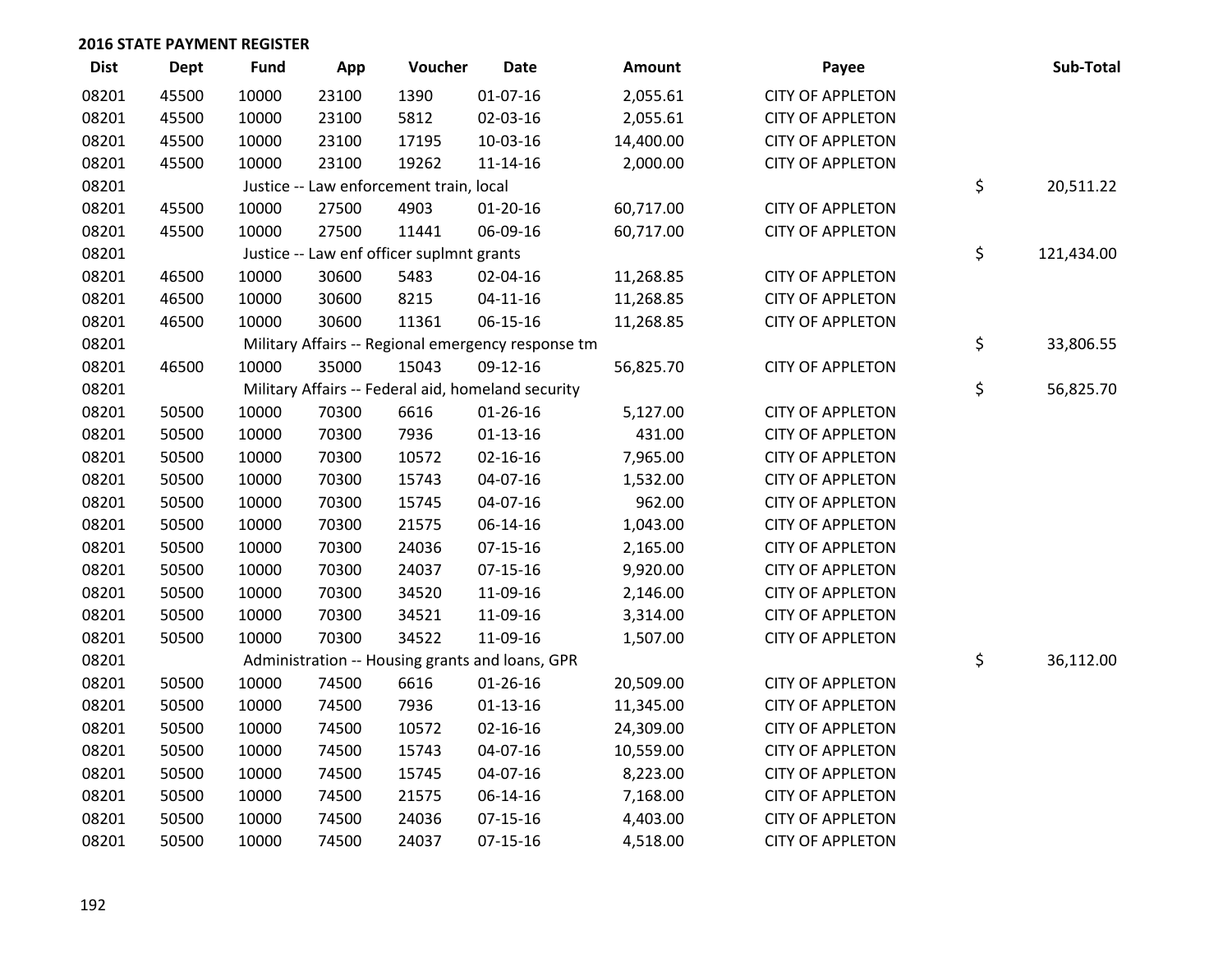| <b>Dist</b> | Dept  | <b>Fund</b> | App                                  | Voucher                                  | <b>Date</b>                                         | <b>Amount</b> | Payee                      | Sub-Total          |
|-------------|-------|-------------|--------------------------------------|------------------------------------------|-----------------------------------------------------|---------------|----------------------------|--------------------|
| 08201       | 50500 | 10000       | 74500                                | 34520                                    | 11-09-16                                            | 21,306.00     | <b>CITY OF APPLETON</b>    |                    |
| 08201       | 50500 | 10000       | 74500                                | 34521                                    | 11-09-16                                            | 20,992.00     | <b>CITY OF APPLETON</b>    |                    |
| 08201       | 50500 | 10000       | 74500                                | 34522                                    | 11-09-16                                            | 21,254.00     | <b>CITY OF APPLETON</b>    |                    |
| 08201       |       |             |                                      |                                          | Administration -- Federal aid; individ and orgs     |               |                            | \$<br>154,586.00   |
| 08201       | 83500 | 10000       | 10900                                | 7433                                     | $07 - 25 - 16$                                      | 11,198.00     | <b>CITY OF APPLETON</b>    |                    |
| 08201       | 83500 | 10000       | 10900                                | 9567                                     | $07 - 25 - 16$                                      | 55,758.00     | <b>CITY OF APPLETON</b>    |                    |
| 08201       |       |             |                                      | Revenue -- State Aid, Tax Exempt Proprty |                                                     |               |                            | \$<br>66,956.00    |
| 08201       | 83500 | 10000       | 30200                                | 5003                                     | 07-25-16                                            | 211,833.08    | <b>CITY OF APPLETON</b>    |                    |
| 08201       | 83500 | 10000       | 30200                                | 5147                                     | $07 - 25 - 16$                                      | 960,106.49    | <b>CITY OF APPLETON</b>    |                    |
| 08201       |       |             |                                      | Revenue -- School Lvy Tx/First Dollar Cr |                                                     |               |                            | \$<br>1,171,939.57 |
| 08201       | 83500 | 52100       | 36300                                | 2948                                     | 03-28-16                                            | 3,581.50      | <b>CITY OF APPLETON</b>    |                    |
| 08201       | 83500 | 52100       | 36300                                | 3406                                     | 03-28-16                                            | 291,127.46    | <b>CITY OF APPLETON</b>    |                    |
| 08201       |       |             |                                      | Revenue -- Lottery & Gaming Credit       |                                                     |               |                            | \$<br>294,708.96   |
| 08201       |       |             | <b>District Total Appropriations</b> |                                          |                                                     |               |                            | \$<br>2,179,024.23 |
| 08206       | 16500 | 10000       | 22500                                | 3561                                     | 06-27-16                                            | 8,911.53      | <b>CITY OF BRILLION</b>    |                    |
| 08206       |       |             |                                      |                                          | Safety & Prof Services -- Fire dues distribution    |               |                            | \$<br>8,911.53     |
| 08206       | 37000 | 27400       | 67000                                | 56148                                    | $05 - 27 - 16$                                      | 9,919.70      | <b>CITY OF BRILLION</b>    |                    |
| 08206       |       |             |                                      |                                          | Natural Resources -- Fin asst for responsible units |               |                            | \$<br>9,919.70     |
| 08206       | 37000 | 27400       | 67300                                | 56148                                    | $05 - 27 - 16$                                      | 840.96        | <b>CITY OF BRILLION</b>    |                    |
| 08206       |       |             |                                      |                                          | Natural Resources -- Recycling consolidation grants |               |                            | \$<br>840.96       |
| 08206       | 39500 | 21100       | 16200                                | 2039                                     | 07-05-16                                            | 3,718.02      | <b>CITY OF BRILLION</b>    |                    |
| 08206       | 39500 | 21100       | 16200                                | 29141                                    | 10-03-16                                            | 3,718.04      | <b>CITY OF BRILLION</b>    |                    |
| 08206       |       |             |                                      | Transportation -- Conn Hwy Aids St Fds   |                                                     |               |                            | \$<br>7,436.06     |
| 08206       | 39500 | 21100       | 19100                                | 365                                      | 07-05-16                                            | 45,381.79     | <b>CITY OF BRILLION</b>    |                    |
| 08206       | 39500 | 21100       | 19100                                | 29437                                    | 10-03-16                                            | 45,381.79     | <b>CITY OF BRILLION</b>    |                    |
| 08206       |       |             |                                      | Transportation -- Trns Aids To Mnc.-Sf   |                                                     |               |                            | \$<br>90,763.58    |
| 08206       | 39500 | 21100       | 16200                                | 78006                                    | $01 - 04 - 16$                                      | 3,718.02      | <b>CITY OF BRILLION</b>    |                    |
| 08206       | 39500 | 21100       | 16200                                | 82006                                    | 04-04-16                                            | 3,718.02      | <b>CITY OF BRILLION</b>    |                    |
| 08206       |       |             |                                      | Transportation -- Conn Hwy Aids St Fds   |                                                     |               |                            | \$<br>7,436.04     |
| 08206       | 39500 | 21100       | 19100                                | 76184                                    | $01 - 04 - 16$                                      | 45,381.79     | <b>CITY OF BRILLION</b>    |                    |
| 08206       | 39500 | 21100       | 19100                                | 84184                                    | 04-04-16                                            | 45,381.79     | <b>CITY OF BRILLION</b>    |                    |
| 08206       |       |             |                                      | Transportation -- Trns Aids To Mnc.-Sf   |                                                     |               |                            | \$<br>90,763.58    |
| 08206       | 39500 | 21100       | 27800                                | 75501                                    | 03-01-16                                            | 19,547.96     | <b>TREAS CITY BRILLION</b> |                    |
| 08206       |       |             |                                      | Transportation -- Loc Rd Imp Prg St Fd   |                                                     |               |                            | \$<br>19,547.96    |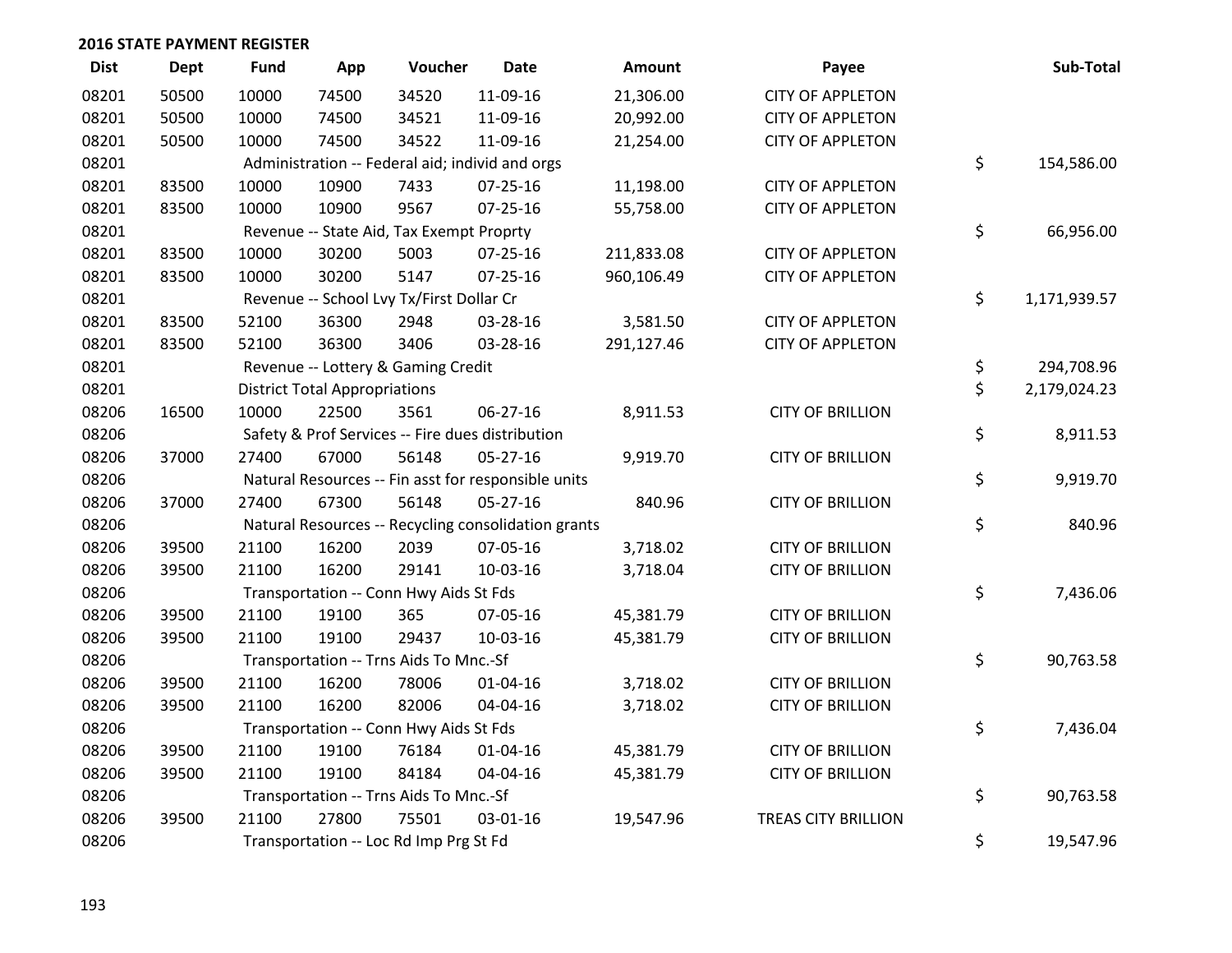| <b>Dist</b> | <b>Dept</b> | <b>Fund</b> | App                                  | Voucher                                             | <b>Date</b>    | <b>Amount</b> | Payee                   | Sub-Total        |
|-------------|-------------|-------------|--------------------------------------|-----------------------------------------------------|----------------|---------------|-------------------------|------------------|
| 08206       | 45500       | 10000       | 23100                                | 16863                                               | 09-22-16       | 1,280.00      | <b>CITY OF BRILLION</b> |                  |
| 08206       |             |             |                                      | Justice -- Law enforcement train, local             |                |               |                         | \$<br>1,280.00   |
| 08206       | 83500       | 10000       | 10500                                | 5471                                                | 07-25-16       | 114,702.39    | <b>CITY OF BRILLION</b> |                  |
| 08206       | 83500       | 10000       | 10500                                | 12989                                               | $11 - 21 - 16$ | 490,759.14    | <b>CITY OF BRILLION</b> |                  |
| 08206       |             |             |                                      | Revenue -- County and Municipal Aid                 |                |               |                         | \$<br>605,461.53 |
| 08206       | 83500       | 10000       | 10900                                | 7434                                                | $07 - 25 - 16$ | 29,907.00     | <b>CITY OF BRILLION</b> |                  |
| 08206       | 83500       | 10000       | 10900                                | 9568                                                | $07 - 25 - 16$ | 34,485.00     | <b>CITY OF BRILLION</b> |                  |
| 08206       |             |             |                                      | Revenue -- State Aid, Tax Exempt Proprty            |                |               |                         | \$<br>64,392.00  |
| 08206       | 83500       | 10000       | 11000                                | 12989                                               | 11-21-16       | 10,547.18     | <b>CITY OF BRILLION</b> |                  |
| 08206       |             |             |                                      | Revenue -- Public Utility Distribution              |                |               |                         | \$<br>10,547.18  |
| 08206       | 83500       | 52100       | 36300                                | 2949                                                | 03-29-16       | 3,012.33      | <b>CITY OF BRILLION</b> |                  |
| 08206       |             |             |                                      | Revenue -- Lottery & Gaming Credit                  |                |               |                         | \$<br>3,012.33   |
| 08206       |             |             | <b>District Total Appropriations</b> |                                                     |                |               |                         | \$<br>920,312.45 |
| 08211       | 16500       | 10000       | 22500                                | 3562                                                | 06-27-16       | 10,991.31     | <b>CITY OF CHILTON</b>  |                  |
| 08211       |             |             |                                      | Safety & Prof Services -- Fire dues distribution    |                |               |                         | \$<br>10,991.31  |
| 08211       | 37000       | 27400       | 67000                                | 55927                                               | 05-27-16       | 21,627.64     | <b>CITY OF CHILTON</b>  |                  |
| 08211       |             |             |                                      | Natural Resources -- Fin asst for responsible units |                |               |                         | \$<br>21,627.64  |
| 08211       | 37000       | 27400       | 67300                                | 55927                                               | $05 - 27 - 16$ | 1,023.76      | <b>CITY OF CHILTON</b>  |                  |
| 08211       |             |             |                                      | Natural Resources -- Recycling consolidation grants |                |               |                         | \$<br>1,023.76   |
| 08211       | 39500       | 21100       | 16200                                | 2040                                                | 07-05-16       | 13,879.03     | <b>CITY OF CHILTON</b>  |                  |
| 08211       | 39500       | 21100       | 16200                                | 29142                                               | 10-03-16       | 13,879.05     | <b>CITY OF CHILTON</b>  |                  |
| 08211       |             |             |                                      | Transportation -- Conn Hwy Aids St Fds              |                |               |                         | \$<br>27,758.08  |
| 08211       | 39500       | 21100       | 19100                                | 366                                                 | 07-05-16       | 40,213.75     | <b>CITY OF CHILTON</b>  |                  |
| 08211       | 39500       | 21100       | 19100                                | 29438                                               | 10-03-16       | 40,213.76     | <b>CITY OF CHILTON</b>  |                  |
| 08211       |             |             |                                      | Transportation -- Trns Aids To Mnc.-Sf              |                |               |                         | \$<br>80,427.51  |
| 08211       | 39500       | 21100       | 16200                                | 78007                                               | $01 - 04 - 16$ | 13,879.03     | <b>CITY OF CHILTON</b>  |                  |
| 08211       | 39500       | 21100       | 16200                                | 82007                                               | 04-04-16       | 13,879.03     | <b>CITY OF CHILTON</b>  |                  |
| 08211       |             |             |                                      | Transportation -- Conn Hwy Aids St Fds              |                |               |                         | \$<br>27,758.06  |
| 08211       | 39500       | 21100       | 19100                                | 76185                                               | $01 - 04 - 16$ | 40,213.75     | <b>CITY OF CHILTON</b>  |                  |
| 08211       | 39500       | 21100       | 19100                                | 84185                                               | 04-04-16       | 40,213.75     | <b>CITY OF CHILTON</b>  |                  |
| 08211       |             |             |                                      | Transportation -- Trns Aids To Mnc.-Sf              |                |               |                         | \$<br>80,427.50  |
| 08211       | 45500       | 10000       | 23100                                | 16214                                               | 09-09-16       | 1,120.00      | <b>CITY OF CHILTON</b>  |                  |
| 08211       |             |             |                                      | Justice -- Law enforcement train, local             |                |               |                         | \$<br>1,120.00   |
| 08211       | 83500       | 10000       | 10500                                | 5472                                                | 07-25-16       | 88,526.35     | <b>CITY OF CHILTON</b>  |                  |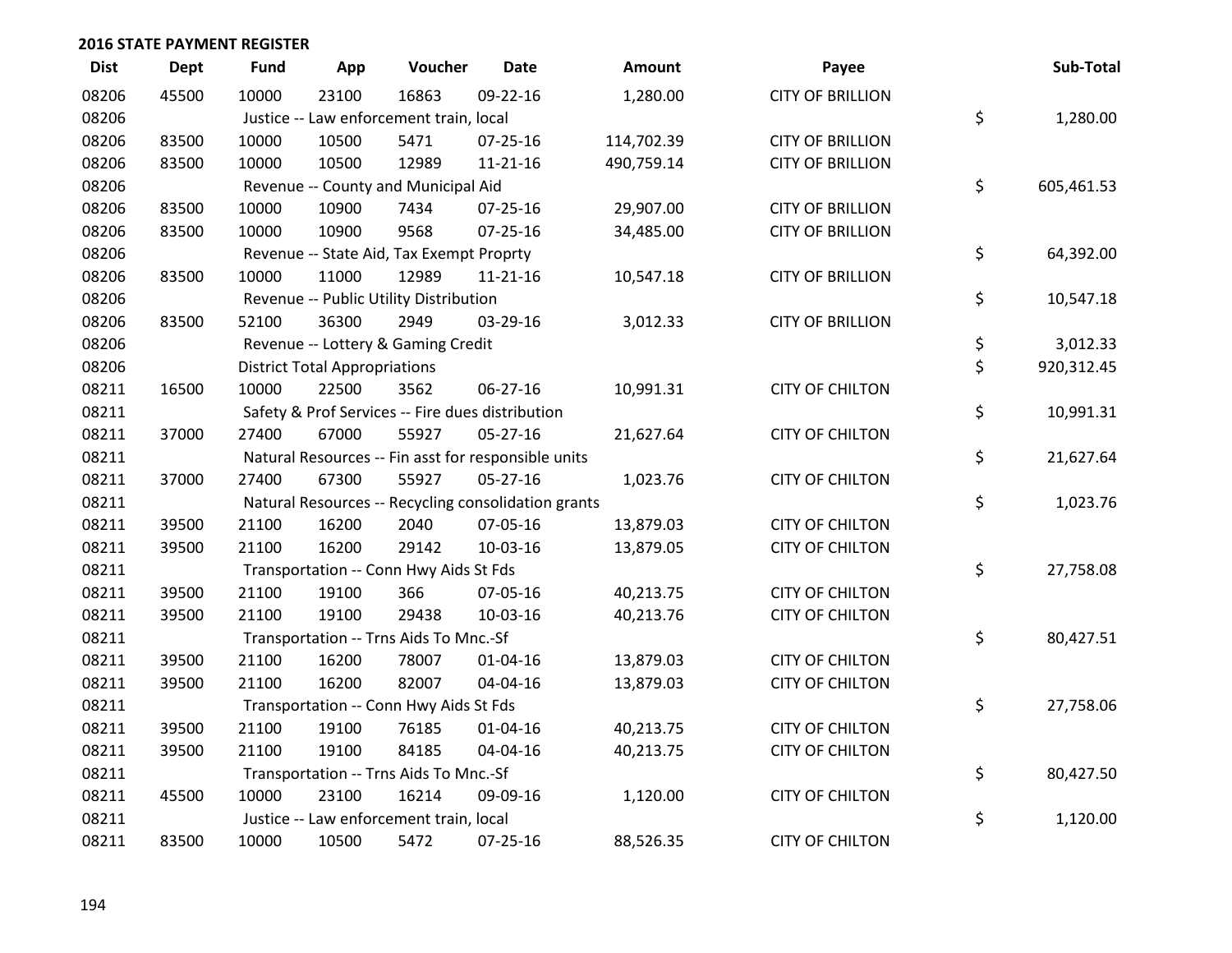| <b>Dist</b> | <b>Dept</b> | <b>Fund</b> | App                                  | Voucher                                             | <b>Date</b>    | <b>Amount</b> | Payee                   | Sub-Total        |
|-------------|-------------|-------------|--------------------------------------|-----------------------------------------------------|----------------|---------------|-------------------------|------------------|
| 08211       | 83500       | 10000       | 10500                                | 12990                                               | $11 - 21 - 16$ | 419,834.09    | <b>CITY OF CHILTON</b>  |                  |
| 08211       |             |             |                                      | Revenue -- County and Municipal Aid                 |                |               |                         | \$<br>508,360.44 |
| 08211       | 83500       | 10000       | 10900                                | 7435                                                | 07-25-16       | 12,530.00     | <b>CITY OF CHILTON</b>  |                  |
| 08211       | 83500       | 10000       | 10900                                | 9569                                                | $07 - 25 - 16$ | 1,731.00      | <b>CITY OF CHILTON</b>  |                  |
| 08211       |             |             |                                      | Revenue -- State Aid, Tax Exempt Proprty            |                |               |                         | \$<br>14,261.00  |
| 08211       | 83500       | 10000       | 11000                                | 12990                                               | 11-21-16       | 3,964.77      | <b>CITY OF CHILTON</b>  |                  |
| 08211       |             |             |                                      | Revenue -- Public Utility Distribution              |                |               |                         | \$<br>3,964.77   |
| 08211       |             |             | <b>District Total Appropriations</b> |                                                     |                |               |                         | \$<br>777,720.07 |
| 08231       | 16500       | 10000       | 22500                                | 5121                                                | 07-06-16       | 40,755.97     | <b>CITY OF KAUKAUNA</b> |                  |
| 08231       |             |             |                                      | Safety & Prof Services -- Fire dues distribution    |                |               |                         | \$<br>40,755.97  |
| 08231       | 37000       | 36300       | <b>TH100</b>                         | 59032                                               | 06-07-16       | 20,903.42     | <b>CITY OF KAUKAUNA</b> |                  |
| 08231       | 37000       | 36300       | TH100                                | 80319                                               | 08-04-16       | 61,392.29     | <b>CITY OF KAUKAUNA</b> |                  |
| 08231       |             |             |                                      | Natural Resources -- URBAN NONPOINT SOURCE COST-SHA |                |               |                         | \$<br>82,295.71  |
| 08231       | 43500       | 10000       | 11900                                | 72519                                               | 09-02-16       | 6,712.74      | <b>CITY OF KAUKAUNA</b> |                  |
| 08231       |             |             |                                      | Health Services -- Emergency medical services, ai   |                |               |                         | \$<br>6,712.74   |
| 08231       |             |             | <b>District Total Appropriations</b> |                                                     |                |               |                         | \$<br>129,764.42 |
| 08241       | 16500       | 10000       | 22500                                | 5118                                                | 07-06-16       | 11,895.48     | <b>CITY KIEL</b>        |                  |
| 08241       |             |             |                                      | Safety & Prof Services -- Fire dues distribution    |                |               |                         | \$<br>11,895.48  |
| 08241       | 37000       | 10000       | 50300                                | 46225                                               | $04 - 21 - 16$ | 12.26         | <b>CITY KIEL</b>        |                  |
| 08241       |             |             |                                      | Natural Resources -- Aids in lieu of taxes - gener  |                |               |                         | \$<br>12.26      |
| 08241       | 37000       | 21200       | 57900                                | 46224                                               | $04 - 21 - 16$ | 1.23          | <b>CITY KIEL</b>        |                  |
| 08241       |             |             |                                      | Natural Resources -- Aids in lieu of taxes - sum s  |                |               |                         | \$<br>1.23       |
| 08241       | 37000       | 27400       | 67000                                | 55982                                               | 05-27-16       | 20,436.32     | <b>CITY KIEL</b>        |                  |
| 08241       |             |             |                                      | Natural Resources -- Fin asst for responsible units |                |               |                         | \$<br>20,436.32  |
| 08241       | 37000       | 27400       | 67300                                | 55982                                               | 05-27-16       | 986.83        | <b>CITY KIEL</b>        |                  |
| 08241       |             |             |                                      | Natural Resources -- Recycling consolidation grants |                |               |                         | \$<br>986.83     |
| 08241       | 43500       | 10000       | 11900                                | 72521                                               | 09-02-16       | 5,617.26      | <b>CITY KIEL</b>        |                  |
| 08241       |             |             |                                      | Health Services -- Emergency medical services, ai   |                |               |                         | \$<br>5,617.26   |
| 08241       | 45500       | 10000       | 23100                                | 16905                                               | 09-23-16       | 1,280.00      | <b>CITY KIEL</b>        |                  |
| 08241       |             |             |                                      | Justice -- Law enforcement train, local             |                |               |                         | \$<br>1,280.00   |
| 08241       | 83500       | 10000       | 10900                                | 9570                                                | 07-25-16       | 1,562.00      | <b>CITY KIEL</b>        |                  |
| 08241       |             |             |                                      | Revenue -- State Aid, Tax Exempt Proprty            |                |               |                         | \$<br>1,562.00   |
| 08241       | 83500       | 52100       | 36300                                | 2950                                                | 03-29-16       | 5,192.52      | <b>CITY KIEL</b>        |                  |
| 08241       |             |             |                                      | Revenue -- Lottery & Gaming Credit                  |                |               |                         | \$<br>5,192.52   |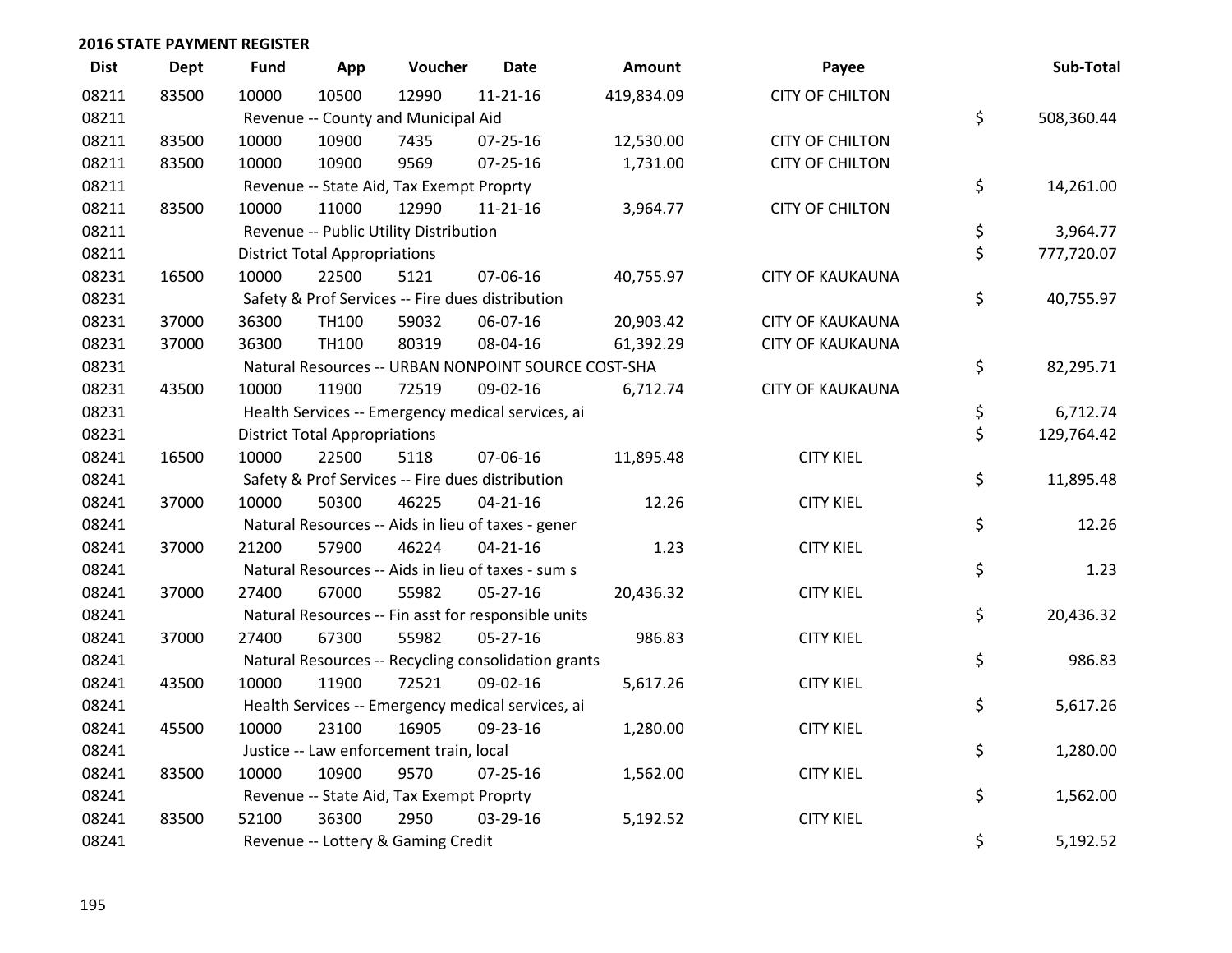| <b>Dist</b> | <b>Dept</b> | Fund  | App                                  | Voucher                                             | <b>Date</b>    | Amount     | Payee               | Sub-Total          |
|-------------|-------------|-------|--------------------------------------|-----------------------------------------------------|----------------|------------|---------------------|--------------------|
| 08241       |             |       | <b>District Total Appropriations</b> |                                                     |                |            |                     | \$<br>46,983.90    |
| 08251       | 16500       | 10000 | 22500                                | 5307                                                | $07-11-16$     | 41,880.21  | <b>CITY MENASHA</b> |                    |
| 08251       |             |       |                                      | Safety & Prof Services -- Fire dues distribution    |                |            |                     | \$<br>41,880.21    |
| 08251       | 37000       | 10000 | 50300                                | 29105                                               | $02 - 12 - 16$ | 339.04     | <b>CITY MENASHA</b> |                    |
| 08251       |             |       |                                      | Natural Resources -- Aids in lieu of taxes - gener  |                |            |                     | \$<br>339.04       |
| 08251       | 37000       | 10000 | 94100                                | 39205                                               | 03-24-16       | 45,000.00  | <b>CITY MENASHA</b> |                    |
| 08251       |             |       |                                      | Natural Resources -- GPO - federal funds            |                |            |                     | \$<br>45,000.00    |
| 08251       | 37000       | 21200 | 58300                                | 39209                                               | 03-24-16       | 216,400.00 | <b>CITY MENASHA</b> |                    |
| 08251       |             |       |                                      | Natural Resources -- Rec & resource aids, fed       |                |            |                     | \$<br>216,400.00   |
| 08251       | 37000       | 27400 | 65800                                | 70655                                               | 06-30-16       | 59,149.44  | <b>CITY MENASHA</b> |                    |
| 08251       |             |       |                                      | Natural Resources -- EA - urban nonpoint source     |                |            |                     | \$<br>59,149.44    |
| 08251       | 37000       | 27400 | 67000                                | 56298                                               | $05 - 27 - 16$ | 62,241.53  | <b>CITY MENASHA</b> |                    |
| 08251       |             |       |                                      | Natural Resources -- Fin asst for responsible units |                |            |                     | \$<br>62,241.53    |
| 08251       | 37000       | 27400 | 67300                                | 56298                                               | $05 - 27 - 16$ | 4,618.06   | <b>CITY MENASHA</b> |                    |
| 08251       |             |       |                                      | Natural Resources -- Recycling consolidation grants |                |            |                     | \$<br>4,618.06     |
| 08251       | 37000       | 36300 | TA100                                | 39203                                               | 03-24-16       | 119,000.00 | <b>CITY MENASHA</b> |                    |
| 08251       |             |       |                                      | Natural Resources -- LAND ACQUISITION               |                |            |                     | \$<br>119,000.00   |
| 08251       | 39500       | 21100 | 18500                                | 33573                                               | 09-30-16       | 733.52     | <b>CITY MENASHA</b> |                    |
| 08251       | 39500       | 21100 | 18500                                | 58178                                               | 12-05-16       | 846.32     | <b>CITY MENASHA</b> |                    |
| 08251       | 39500       | 21100 | 18500                                | 58753                                               | 12-05-16       | 1,668.13   | <b>CITY MENASHA</b> |                    |
| 08251       |             |       |                                      | Transportation -- Hwy Sfty Loc Aid Ffd              |                |            |                     | \$<br>3,247.97     |
| 08251       | 45500       | 10000 | 23100                                | 16124                                               | 09-07-16       | 4,320.00   | <b>CITY MENASHA</b> |                    |
| 08251       |             |       |                                      | Justice -- Law enforcement train, local             |                |            |                     | \$<br>4,320.00     |
| 08251       | 50500       | 10000 | 74300                                | 14591                                               | $04 - 01 - 16$ | 38,444.00  | <b>CITY MENASHA</b> |                    |
| 08251       |             |       |                                      | Administration -- Federal aid, local assistance     |                |            |                     | \$<br>38,444.00    |
| 08251       | 83500       | 10000 | 10900                                | 7436                                                | 07-25-16       | 646.00     | <b>CITY MENASHA</b> |                    |
| 08251       | 83500       | 10000 | 10900                                | 9571                                                | $07 - 25 - 16$ | 1,889.00   | <b>CITY MENASHA</b> |                    |
| 08251       |             |       |                                      | Revenue -- State Aid, Tax Exempt Proprty            |                |            |                     | \$<br>2,535.00     |
| 08251       | 83500       | 10000 | 30200                                | 5004                                                | $07 - 25 - 16$ | 63,186.00  | <b>CITY MENASHA</b> |                    |
| 08251       | 83500       | 10000 | 30200                                | 5148                                                | $07 - 25 - 16$ | 295,984.66 | <b>CITY MENASHA</b> |                    |
| 08251       |             |       |                                      | Revenue -- School Lvy Tx/First Dollar Cr            |                |            |                     | \$<br>359,170.66   |
| 08251       | 83500       | 52100 | 36300                                | 3407                                                | 03-28-16       | 71,531.36  | <b>CITY MENASHA</b> |                    |
| 08251       |             |       |                                      | Revenue -- Lottery & Gaming Credit                  |                |            |                     | \$<br>71,531.36    |
| 08251       |             |       | <b>District Total Appropriations</b> |                                                     |                |            |                     | \$<br>1,027,877.27 |